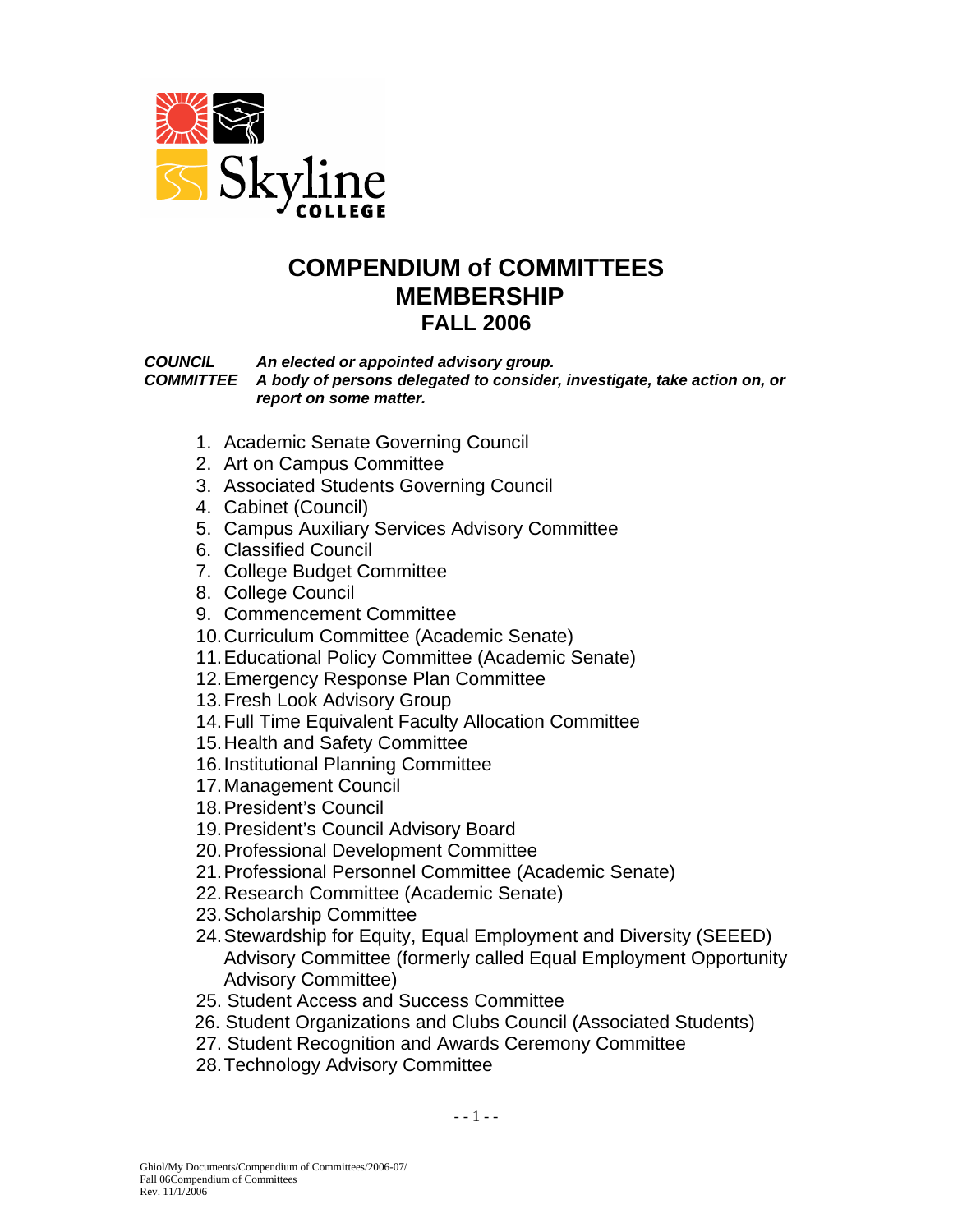# **1. ACADEMIC SENATE GOVERNING COUNCIL**

Serves as policy making body for the Academic Senate; promotes the general welfare of Skyline College, its faculty, and the San Mateo County Community College District; represents the faculty in making recommendations to the administration of the College and the District Board of Trustees with respect to academic and professional matters; works toward the development and improvement of professional standards; provides for continuous study of faculty and College problems.

| 2005-2006                                                       | 2006-2007                                                                |
|-----------------------------------------------------------------|--------------------------------------------------------------------------|
| Membership (elected by faculty)                                 | Membership (elected by faculty)                                          |
|                                                                 |                                                                          |
| Carla Campillo, President                                       | Carla Campillo, President                                                |
| Ray Hernandez, Vice President                                   | Ray Hernandez, Vice President                                            |
| Kathleen Feinblum, Secretary                                    | Dennis Eadus, Secretary                                                  |
| Fermin Irigoyen, Treasurer                                      | Fermin Irigoyen, Treasurer                                               |
| Shari Bookstaff, Professional Personnel Chair                   | Shari Bookstaff, Professional Personnel Chair                            |
| Garrett Nicol, Educational Policy Chair                         | Lynne Douglas, Student Services                                          |
| Arthur Takayama and Christine Roumbanis,                        | Garrett Nicol, Educational Policy Chair                                  |
| Curriculum Committee Co-Chairs                                  | Christine Roumbanis, Curriculum Committee                                |
| Jon Freedman, Research Committee Chair                          | Chair                                                                    |
| Jacqueline Escobar, EEOAC                                       | Jon Freedman, Research Committee Chair                                   |
| Chip Chandler, P.E./Athletics and AFT rep for                   | Melissa Komadina, SEEED<br>Chip Chandler, P.E./Athletics and AFT rep for |
| $\frac{1}{2}$ year<br>Rick Hough, Science, Math, Technology and | $\frac{1}{2}$ year                                                       |
| AFT rep for $\frac{1}{2}$ year                                  | Rick Hough, Science, Math, Technology and                                |
| Dennis Eadus, Language Arts                                     | AFT rep for $\frac{1}{2}$ year                                           |
| James Wong, Social Science/Creative Arts                        | James Wong, Social Science/Creative Arts                                 |
| Shann Chu, Business                                             | Sita Motipara, Business                                                  |
| Chuck Leach, classified staff, ex officio                       | Chuck Leach, Classified representative                                   |
| Taylor Angel, ASSC President                                    | Luis Padilla, ASSC President                                             |
|                                                                 | Silvia Cervantes, ASSC Vice President                                    |
| <b>Meeting Date/Time/Location</b>                               |                                                                          |
| $2nd$ and $4th$ Fridays                                         | <b>Meeting Date/Time/Location</b>                                        |
| 1:10 p.m.                                                       | $2nd$ and $4th$ Fridays                                                  |
| Room 5131                                                       | 1:10 p.m.                                                                |
|                                                                 | Room 5131                                                                |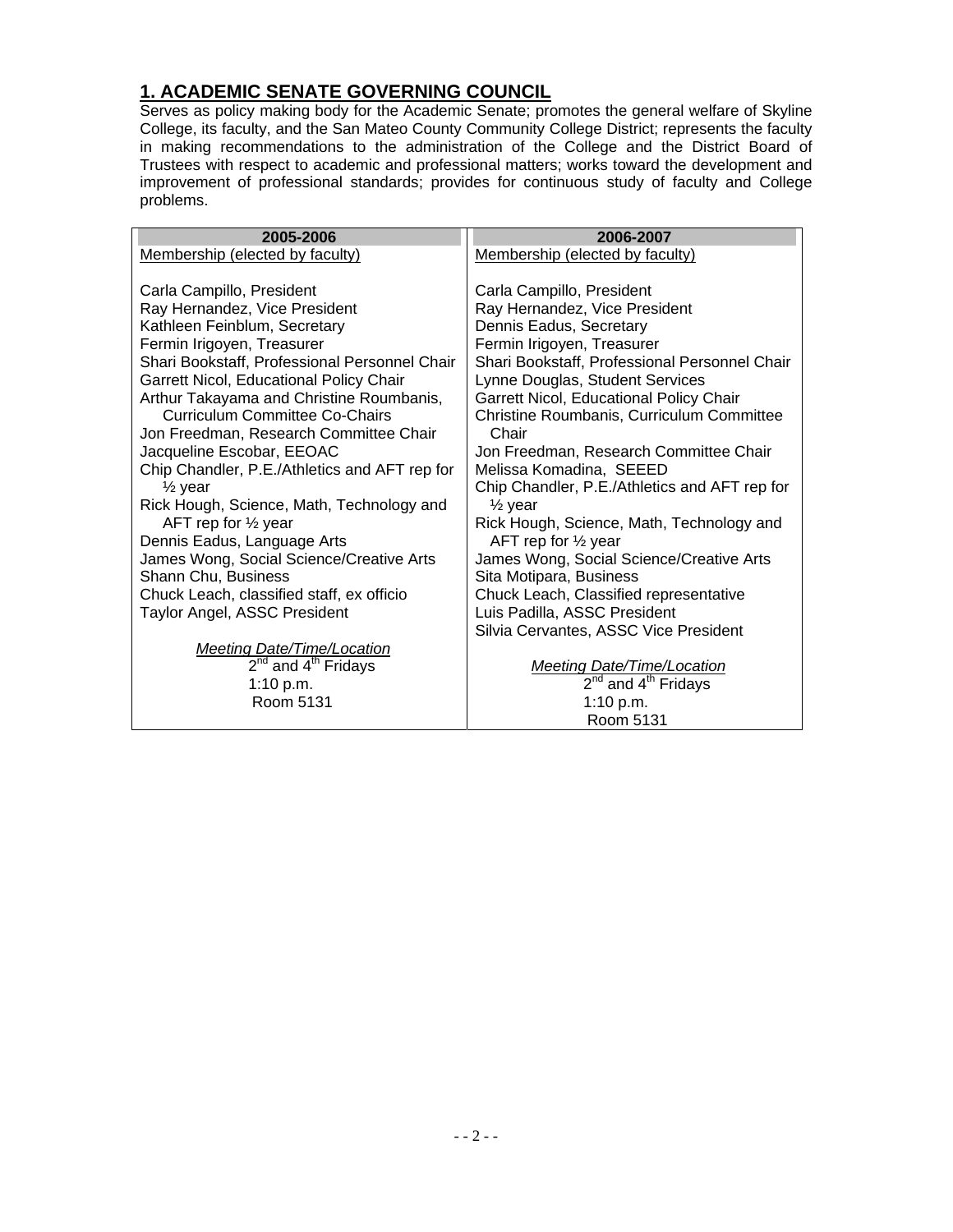# **2. ART ON CAMPUS COMMITTEE**

The Art on Campus Committee is charged with developing and reviewing proposals for acquisition of art works for both indoor and outdoor display at Skyline College that are appropriate to the mission of the college, broadly interpreted, and express the college's commitment to access and respect for all, regardless of "level of preparation, socio-economic status, cultural, religious, or ethnic background, or disability." The committee will make recommendations to the College President. The committee shall consist of at least one representative each from administration, faculty, staff, and students. Members shall include representatives from the art department, the budget office and facilities. Members shall serve in staggered three-year terms (except student representatives) and may be reappointed.

| 2005-2006                                     | 2006-2007                                 |
|-----------------------------------------------|-------------------------------------------|
| Membership (representatives from              | Membership (representatives from          |
|                                               |                                           |
| management, faculty, staff, and students)     | management, faculty, staff, and students) |
|                                               |                                           |
| Donna Bestock, Co-Chair, management           | Donna Bestock, Co-Chair, management       |
| Bridget Fischer, Co-Chair, fall 2005, faculty | Bridget Fischer, Co-Chair, faculty        |
| Paul Bridenbaugh, Co-Chair, spring 2006,      | Paul Bridenbaugh, faculty                 |
| faculty                                       | Eloisa Briones, management                |
| Doria Bernard, classified                     | Doria Fanning, classified                 |
| Eloisa Briones, management                    | Kathy Fitzpatrick, classified             |
| Kathy Fitzpatrick, classified                 | Jessica Hui, ASSC                         |
| Richard Inokuchi, management                  | Richard Inokuchi, management              |
| Linda Kisich, classified                      | Linda Kisich, classified                  |
| Judy Lariviere, faculty                       | Judy Lariviere, faculty                   |
| Sue Lorenzo, classified                       | Sue Lorenzo, classified                   |
| Julene Rhoan, classified                      | Julene Rhoan, classified                  |
| Arthur Takayama, faculty                      | Nikki Santiago, ASSC                      |
|                                               | Arthur Takayama, faculty                  |
| <b>Meeting Date/Time/Location</b>             |                                           |
| To be Determined                              | <b>Meeting Date/Time/Location</b>         |
|                                               | To be Determined                          |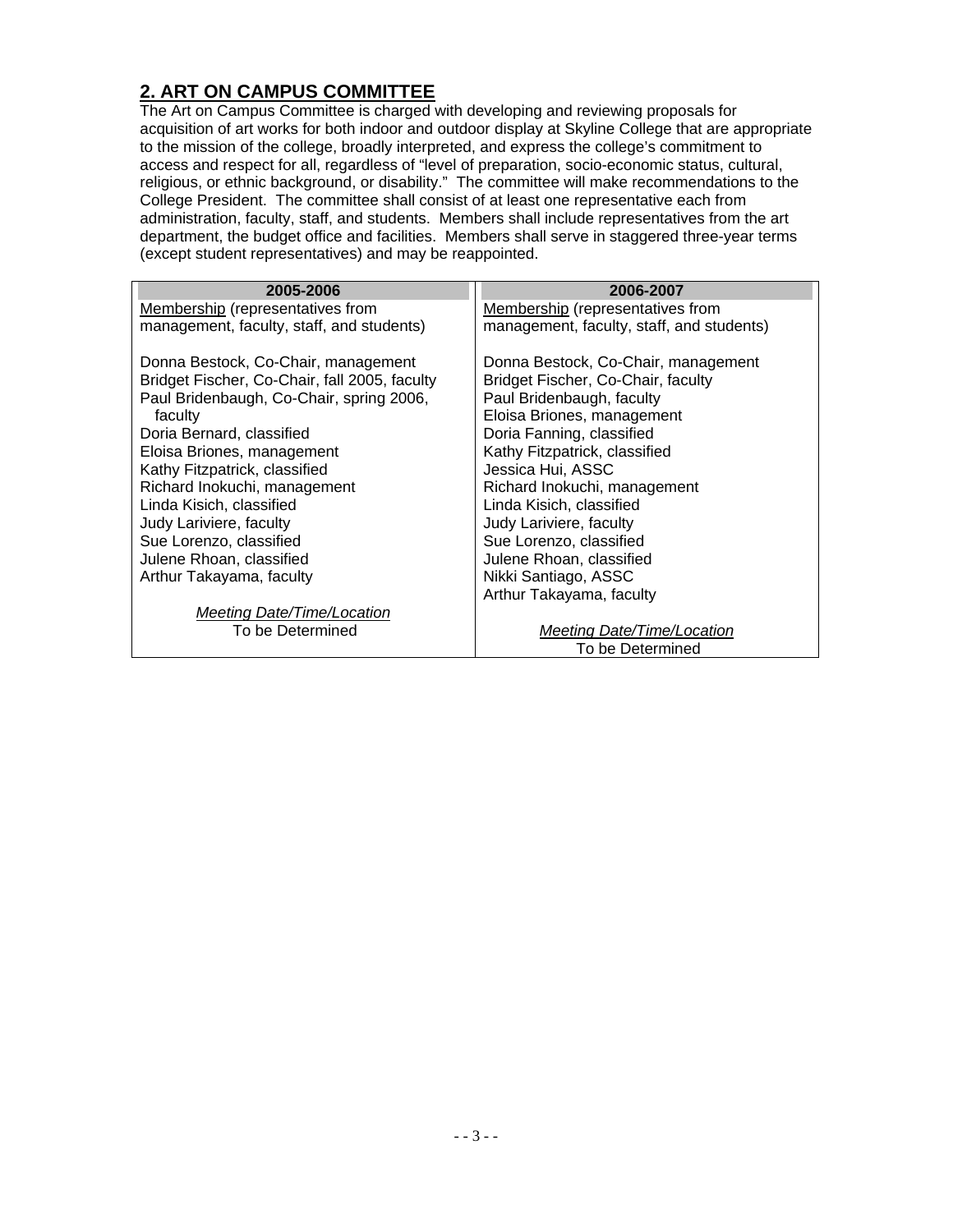#### **3. ASSOCIATED STUDENTS OF SKLINE COLLEGE GOVERNING COUNCIL**

Represents all Skyline students; maintains student body facilities; plans activities; adopts and supervises the ASSC budget; participates in College committees; shares in the development of College policies.

| 2005-2006                                                                                                                                                                                                                                                                                    | 2006-2007                                                                                                                                                                                                                                                                                                                                                                                                                                                                                                                      |
|----------------------------------------------------------------------------------------------------------------------------------------------------------------------------------------------------------------------------------------------------------------------------------------------|--------------------------------------------------------------------------------------------------------------------------------------------------------------------------------------------------------------------------------------------------------------------------------------------------------------------------------------------------------------------------------------------------------------------------------------------------------------------------------------------------------------------------------|
| Membership (officers elected by students)                                                                                                                                                                                                                                                    | Membership (officers elected by students)                                                                                                                                                                                                                                                                                                                                                                                                                                                                                      |
| <b>Taylor Angel, President</b><br>Peter Monrroy, Vice President<br>Valerie Demicheva, Senator<br>Charles Lee, Senator<br>Victoria Sorkina, Commissioner of Public<br>Records<br>Amory Cariadus, Advisor<br>Meeting Date/Time/Location<br>Thursdays at 3:00 p.m.<br>Location to be determined | <b>Executive Council Officers</b><br>Luis Padilla, President, Chair<br>Silvia Cervantes, Vice President<br>Lindsey D'Amico, Commissioner of Publicity<br>Melody Hisatake, Commissioner of Finance<br>Nikki Santiago, Commissioner of Activities<br>Senators<br>Kijausha David<br>Cirilo Espanoza<br>Lauren Hernandez<br>Jessica Hui<br>Jonathan Vasquez<br>Amy Windley<br>Renee Wong<br>Lisa Yee<br>Advisor: Amory Cariadus<br>Meeting Date/Time/Location<br>Weekly on Friday afternoons<br>Time and location to be determined |
|                                                                                                                                                                                                                                                                                              |                                                                                                                                                                                                                                                                                                                                                                                                                                                                                                                                |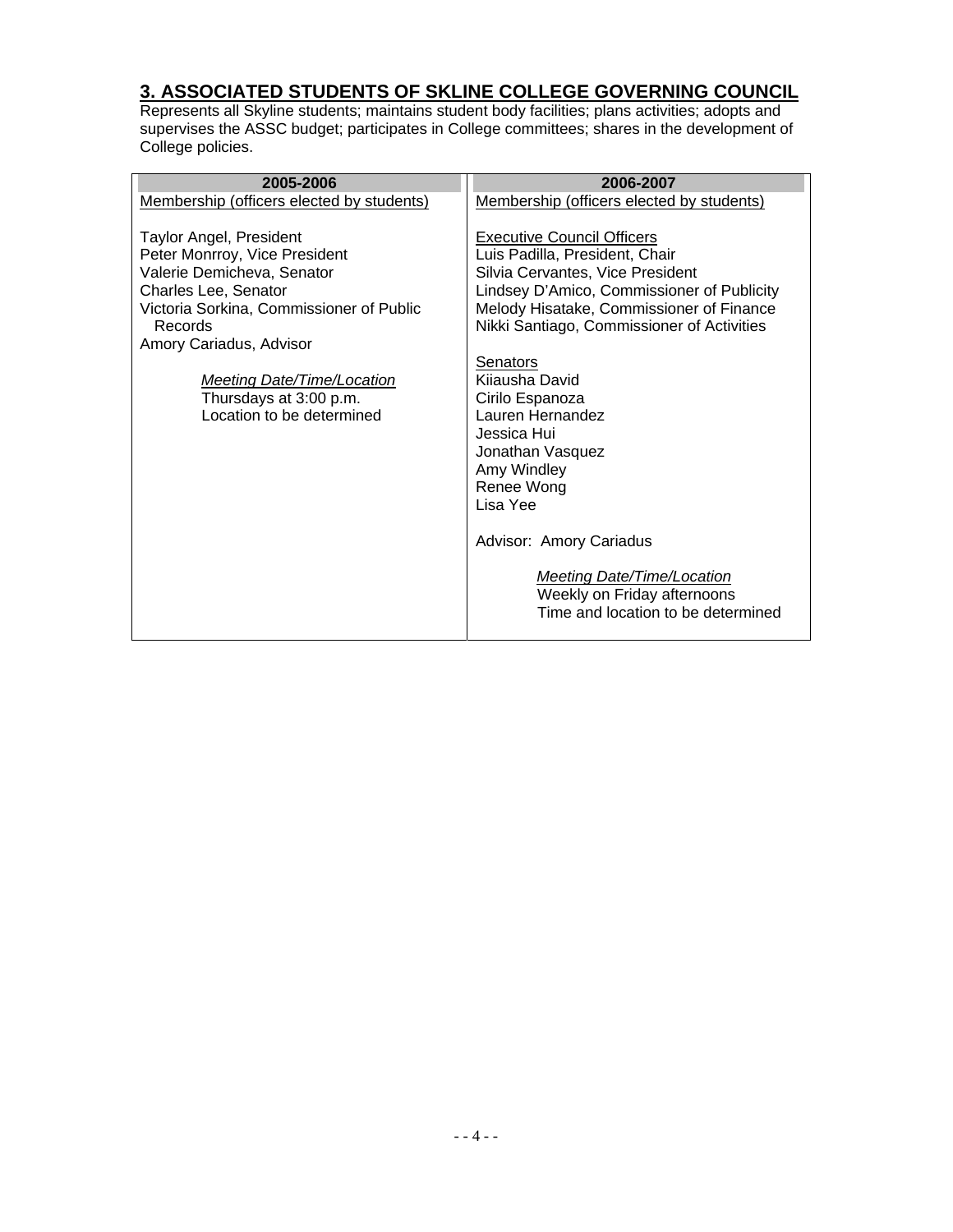#### **4. CABINET**

The Cabinet is an appointed advisory body to the College President. The Cabinet provides institutional oversight of operations.

| 2005-2006                                 | 2006-2007                                 |
|-------------------------------------------|-------------------------------------------|
| Membership (President; Vice Presidents;   | Membership (President; Vice Presidents;   |
| College Business Officer; Director of     | College Business Officer; Director of     |
| Planning Research and Student Success;    | Planning, Research and Institutional      |
| Director of Development, Marketing and    | Effectiveness; Director of Development,   |
| <b>Public Relations)</b>                  | Marketing and Public Relations)           |
| Victoria Morrow, President                | Victoria Morrow, President                |
| Loretta Adrian, VP of Student Services    | Loretta Adrian, VP of Student Services    |
| Regina Stanback-Stroud, VP of Instruction | Regina Stanback-Stroud, VP of Instruction |
| Eloisa Briones, College Business Officer  | Eloisa Briones, College Business Officer  |
| Sandy Irber, Director of Development,     | Cathy Hasson, Director of Planning,       |
| Marketing and Public Relations            | Research and Institutional Effectiveness  |
|                                           | Sandy Irber, Director of Development,     |
|                                           | Marketing and Public Relations            |
| Meeting Date/Time/Location                |                                           |
| Every Wednesday                           | Meeting Date/Time/Location                |
| $9:00$ a.m.                               | Every Wednesday                           |
| <b>President's Office</b>                 | 9:00 a.m.                                 |
|                                           | President's Office                        |

# **5. CAMPUS AUXILIARY ADVISORY COMMITTEE**

Identifies concerns and makes recommendations regarding the cafeteria, bookstore, vending, and some facilities to the President or the Chancellor's Office. This is a college committee that interfaces with the District Auxiliary Services Advisory Committee (DASAC).

| 2005-2006                                 | 2006-2007                                      |
|-------------------------------------------|------------------------------------------------|
| Membership (representatives from          | Membership (representatives from bookstore,    |
| bookstore, cafeteria, Student Activities  | cafeteria, Student Activities Office, Business |
| Office, Business Services office, Student | Services office, Student Services)             |
| Services)                                 |                                                |
|                                           | Amory Cariadus, Student Activities             |
| Amory Cariadus, Student Activities        | Coordinator, Chair                             |
| Coordinator, Chair                        | Loretta Adrian, VP of Student Services         |
| Loretta Adrian, VP of Student Services    | Eloisa Briones, College Business Officer       |
| Eloisa Briones, College Business Officer  | Kevin Chak, Bookstore                          |
| Taylor Angel, ASSC President              | Nikki Santiago, ASSC Commissioner of           |
| Peter Monrroy, ASSC Vice President        | Activities                                     |
| Kevin Chak, Bookstore                     | Amy Windley, ASSC Senator                      |
| Sandy Song, Fresh & Natural               | School Chef representative to be determined    |
|                                           |                                                |
| Meeting Date/Time/Location                | Meeting Date/Time/Location                     |
| Meetings held as needed                   | Meetings held as needed                        |
|                                           |                                                |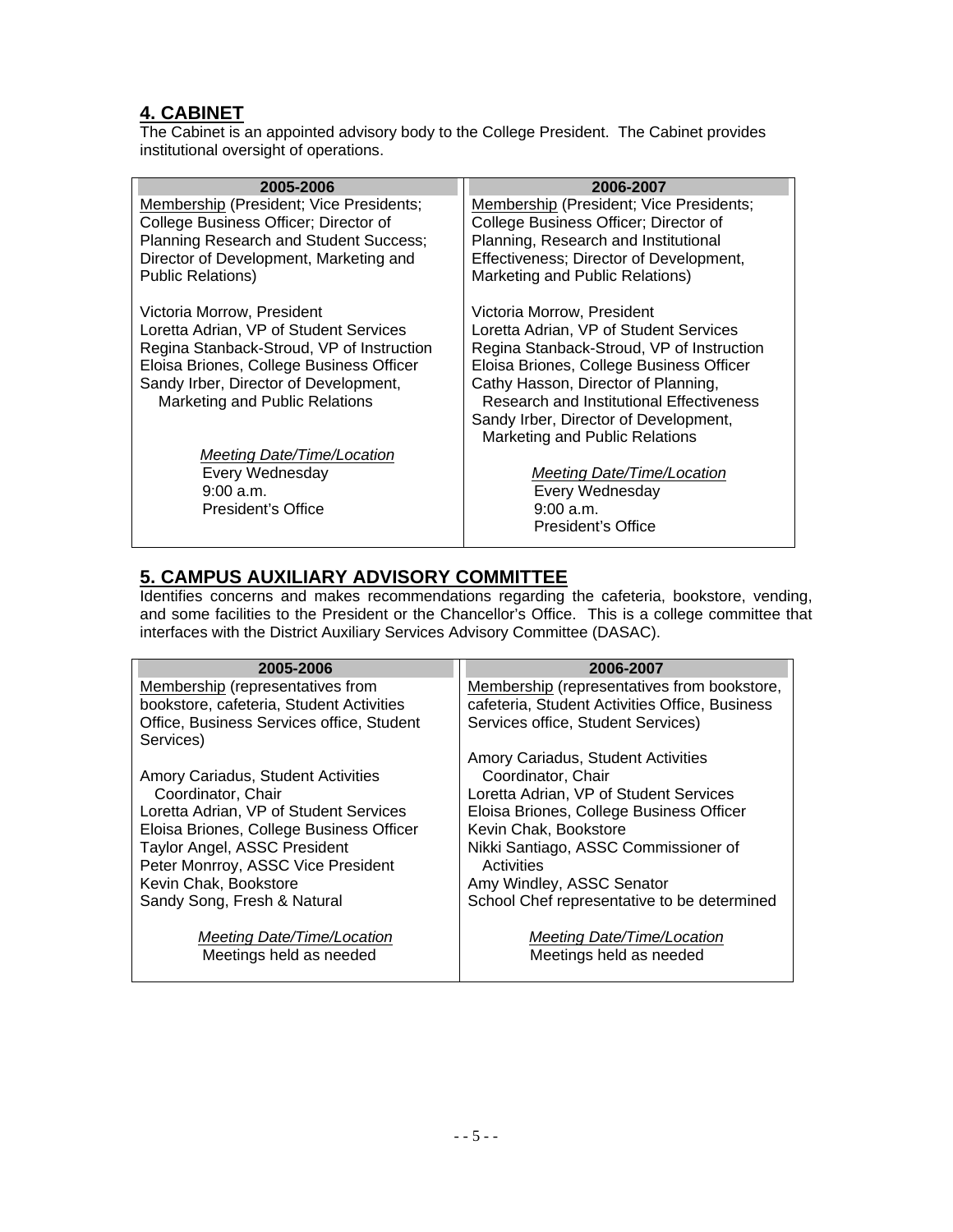# **6. CLASSIFIED COUNCIL**

Represents the needs, concerns and viewpoints of the classified staff with respect to the District Shared Governance Agreement, excluding all matters related to collective bargaining. It is one of the constituent groups of Skyline College's shared governance organizational structure. The officers are elected by Classified Council membership.

| 2005-2006                                  | 2006-2007                                  |
|--------------------------------------------|--------------------------------------------|
| Membership (all classified employees at    | Membership (all classified employees at    |
| Skyline College: CSEA, AFSCME and non-     | Skyline College: CSEA, AFSCME and non-     |
| represented classified employees including | represented classified employees including |
| classified supervisors and management      | classified supervisors and management      |
| positions. All are voting members and are  | positions. All are voting members and are  |
| encouraged to attend Classified Council    | encouraged to attend Classified Council    |
| meetings).                                 | meetings).                                 |
|                                            |                                            |
| Donna Elliott, President                   | Linda Allen, President                     |
| Linda Allen, Vice President                | Linda Herda, Vice President                |
| Linda Herda, Secretary                     | Barbara Lamson, Secretary                  |
| Theresa Tentes, Treasurer                  | Theresa Tentes, Treasurer                  |
| Barbara Daley, Historian                   | Barbara Daley, Historian                   |
| Pablo Gonzalez, Parliamentarian            | Pablo Gonzalez, Parliamentarian            |
|                                            |                                            |
| Meeting Date/Time/Location                 | Meeting Date/Time/Location                 |
| 1 <sup>st</sup> Thursday                   | 1 <sup>st</sup> Thursday                   |
| 2:00 p.m.                                  | 2:00 p.m.                                  |
| Room 5131                                  | Room 5131                                  |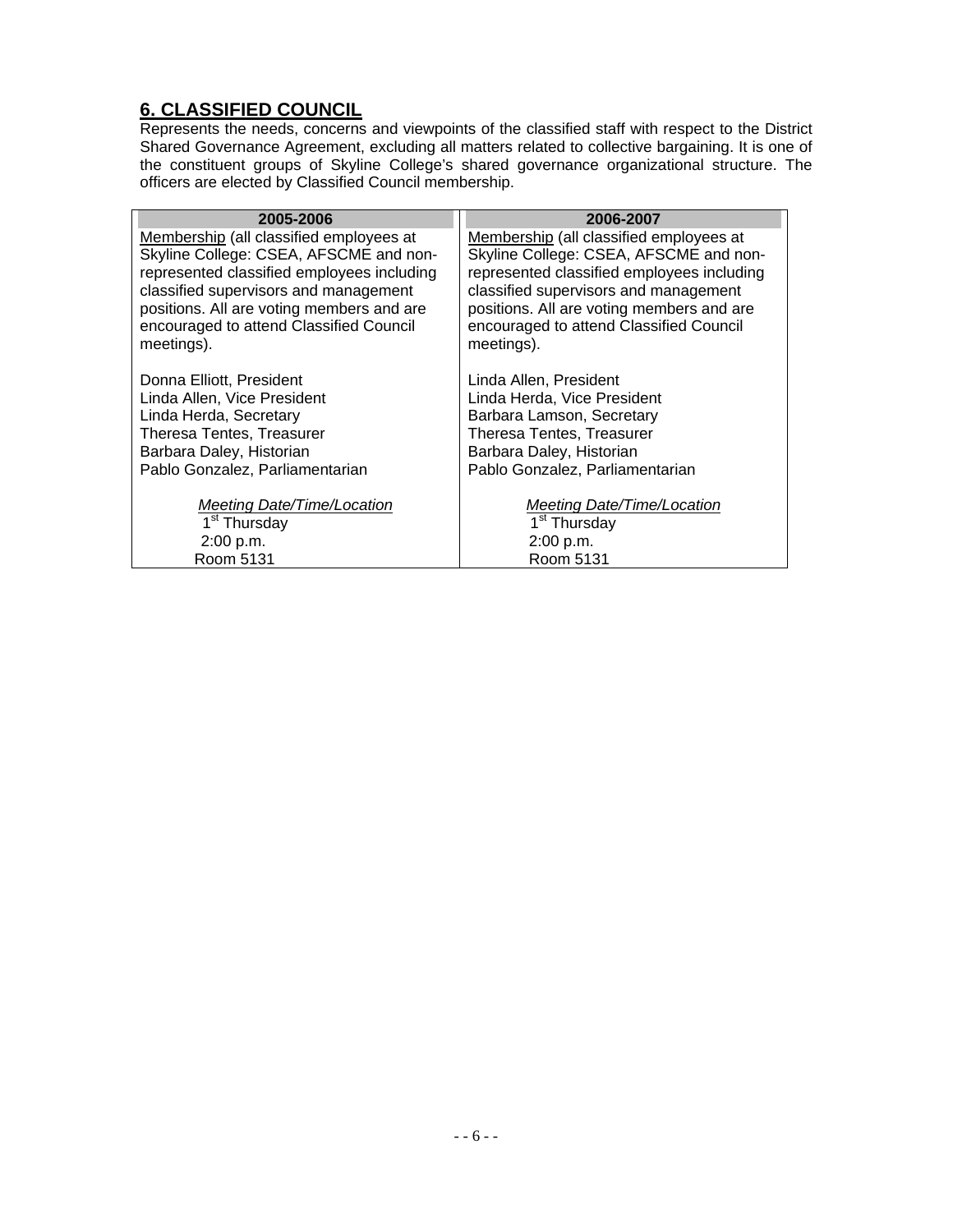# **7. COLLEGE BUDGET COMMITTEE**

The Skyline College Budget Committee is the primary budget recommendation group for the College, thereby establishing recommendations to the College administration on College budgetary matters. The Committee is responsible for reviewing the revenues and expenditures of the College.

| 2005-2006                                       | 2006-2007                                       |
|-------------------------------------------------|-------------------------------------------------|
| <b>Membership Members of the College Budget</b> | <b>Membership Members of the College Budget</b> |
| Committee (CBC) include the following: the      | Committee (CBC) include the following: the      |
| Vice Presidents of the College, one dean        | Vice Presidents of the College, one dean from   |
| from instruction, and one dean from student     | instruction, and one dean from student          |
| services, the Academic Senate President,        | services, the Academic Senate President, two    |
| two faculty members from each college           | faculty members from each college division      |
| division including student services,            | including student services, appointed by the    |
| appointed by the Academic Senate, three         | Academic Senate, three classified staff         |
| classified staff appointed by the Classified    | appointed by the Classified Council, 2 students |
| Council, 2 students appointed by the ASSC.      | appointed by the ASSC.                          |
|                                                 |                                                 |
| Eloisa Briones, College Business Officer,       | Eloisa Briones, Director of Business Services,  |
| Co-Chair                                        | Co-Chair                                        |
| Carla Campillo, Counseling, Academic            | Carla Campillo, Counseling, Academic Senate     |
| Senate President, Co-Chair                      | President, Co-Chair                             |
| Vicki Morrow, President                         | Vicki Morrow, President, ex officio             |
| Lori Adrian, VP of Student Services             | Loretta Adrian, VP of Student Services          |
| Regina Stanback-Stroud, VP of Instruction       | Regina Stanback-Stroud, VP of Instruction       |
| Cathy Hasson, Director of Planning,             | Cathy Hasson, Director of Planning, Research    |
| <b>Research and Student Success</b>             | and Student Success, ex officio                 |
| Jennifer Hughes, Dean, Student Services         | Jennifer Hughes, Dean, Student Services         |
| <b>Division</b>                                 | <b>Division</b>                                 |
| Margery Meadows, Dean, Instructional            | Margery Meadows, Dean, Instructional            |
| <b>Division</b>                                 | <b>Division</b>                                 |
| Soodi Zamani, Science/Math/Technology           | Nick Kapp, Science/Math/Technology              |
| Nick Kapp, Science/Math/Technology              | Soodi Zamani, Science/Math/Technology           |
| Fermin Irigoyen, Language Arts                  | Fermin Irigoyen, Language Arts                  |
| Félix Pérez, Language Arts                      | Jeff Westfall, Language Arts                    |
| George Wright, Social Science/Creative Arts     | George Wright, Social Science/Creative Arts     |
| Rosie Bell, Social Science/Creative Arts        | Rosie Bell, Social Science/Creative Arts        |
| Linda Whitten, Business                         | Rick Escalambre, Business                       |
| Richard Escalambre, Business                    | Linda Whitten, Business                         |
| Virginia Padron, Counseling                     | Virginia Padron, Counseling                     |
| Mike Fitzgerald, P.E./Athletics                 | Mike Fitzgerald, P.E./Athletics                 |
| Dino Nomicos, P.E./Athletics                    | Dino Nomicos, P.E./Athletics                    |
| Salah Webb, Classified Representative           | Anyta Archer, Classified representative         |
| Barbara Lamson, Classified Representative       | Barbara Lamson, Classified representative       |
| Taylor Angel, ASSC President                    | Félix Pérez, Classified representative          |
|                                                 | Melody Hisatake, ASSC Commissioner of           |
| <b>Meeting Date/Time/Place</b>                  | Finance                                         |
| Second and Last Thursday                        |                                                 |
| 2:10 p.m.                                       | <b>Meeting Date/Time/Place</b>                  |
| Room 5132B                                      | Second and Last Thursday                        |
|                                                 | 2:10 p.m.                                       |
|                                                 | Room 1304                                       |
|                                                 |                                                 |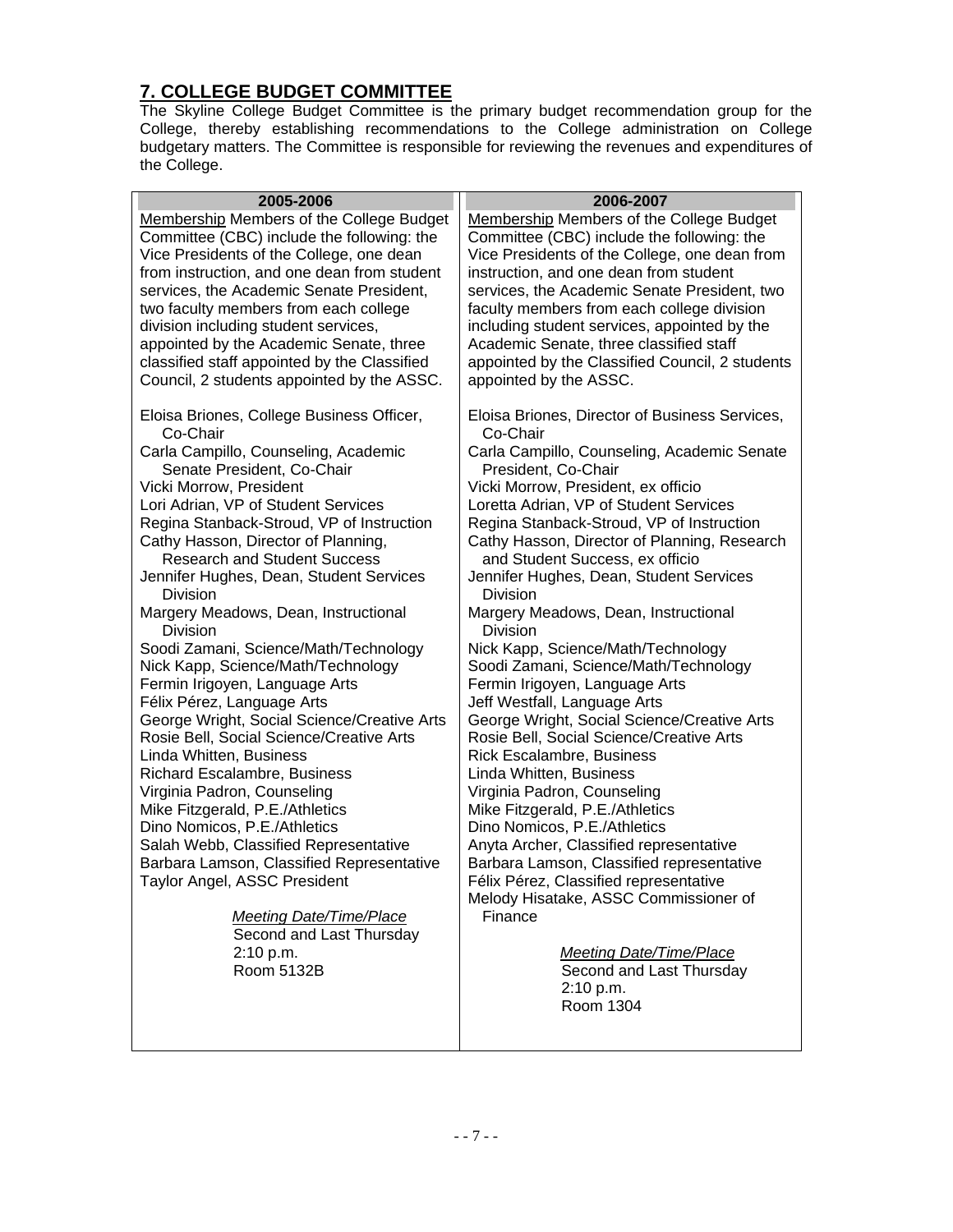# **8. COLLEGE COUNCIL**

The College Council is the primary planning and policy formulation group for the College, thereby establishing the charges to other units and committees in accomplishing specific tasks including, but not limited to, the following areas: budget, programs, student equity, accreditation, and program review. The Council is responsible for reviewing the progress and accomplishments of the units and committees. The Council serves as the umbrella shared governance committee for the College and is a major participant in decision making for the College.

| 2005-2006                                    | 2006-2007                                    |
|----------------------------------------------|----------------------------------------------|
| Membership (College President and Vice       | Membership (College President and Vice       |
| Presidents, Academic Senate President and    | Presidents, Academic Senate President and    |
| Vice President, Classified Council President | Vice President, Classified Council President |
| and Vice President, Associated Students      | and Vice President, Associated Students      |
| <b>President and Vice President)</b>         | <b>President and Vice President)</b>         |
| Victoria Morrow, President, Chair            | Victoria Morrow, President, Chair            |
| Loretta Adrian, VP of Student Services       | Loretta Adrian, VP of Student Services       |
| Regina Stanback-Stroud, VP of Instruction    | Regina Stanback-Stroud, VP of Instruction    |
| Carla Campillo, President, Academic Senate   | Carla Campillo, President, Academic Senate   |
| Ray Hernandez, VP of Academic Senate         | Ray Hernandez, VP of Academic Senate         |
| Donna Elliott, President, Classified Council | Linda Allen, President, Classified Council   |
| Linda Allen, VP of Classified Council        | Linda Herda, VP of Classified Council        |
| <b>Taylor Angel, ASSC President</b>          | Luis Padilla, ASSC President                 |
| Peter Monrroy, ASSC Vice President           | Silvia Cervantes, ASSC Vice President        |
| Meeting Date/Time/Place                      | Meeting Date/Time/Place                      |
| Fourth Wednesday                             | Fourth Wednesday                             |
| 2:10 p.m. - Room 1319                        | 2:10 p.m. - Room 1319                        |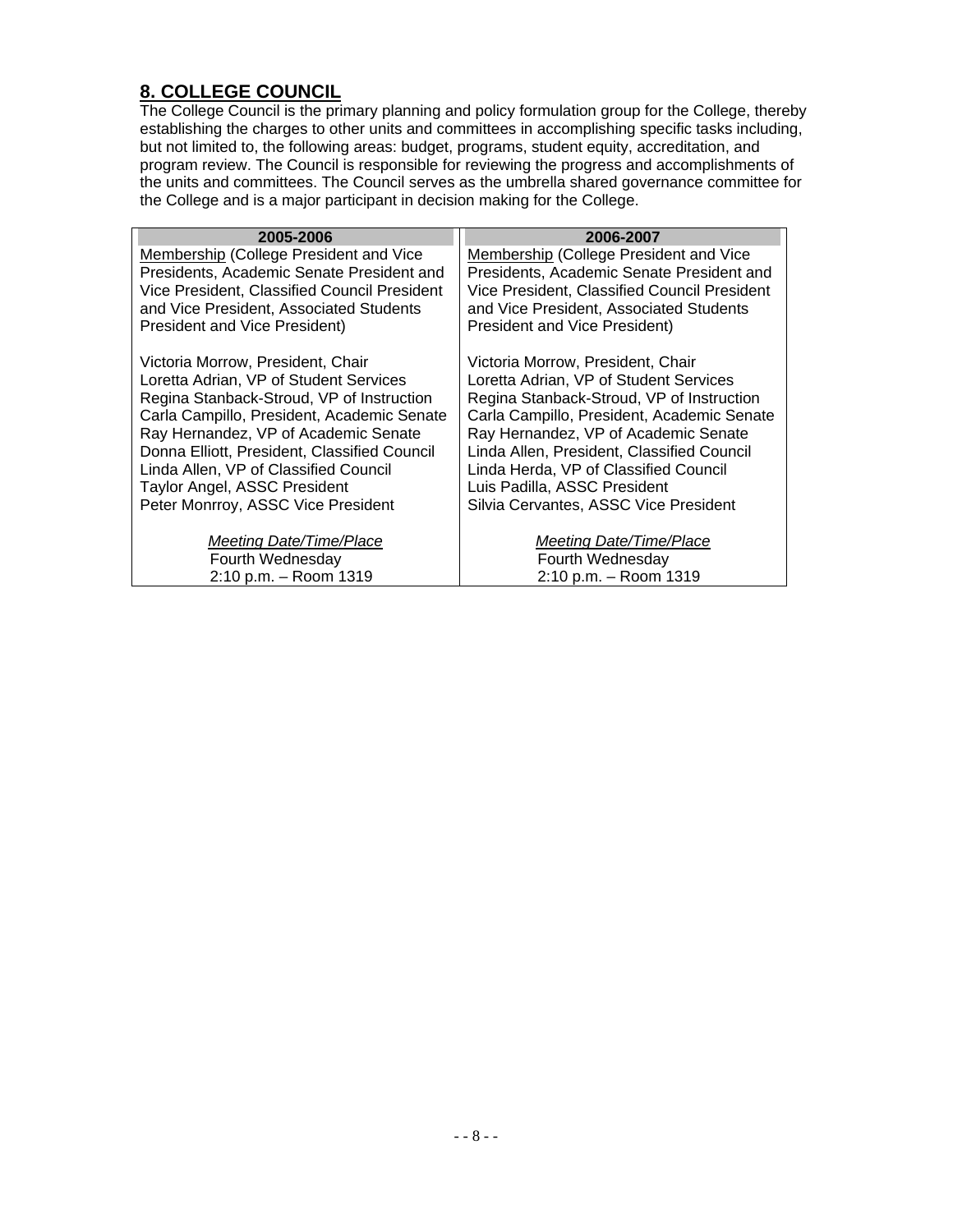## **9. COMMENCEMENT COMMITTEE**

This committee plans, coordinates and implements all activities for Commencement. The committee meets regularly during the spring semester until the day of graduation. Meetings focus on all logistical aspects of the graduation and the commencement ceremony.

| 2005-2006                                         | 2006-2007                                         |
|---------------------------------------------------|---------------------------------------------------|
| <b>Membership (Representatives from Buildings</b> | <b>Membership (Representatives from Buildings</b> |
| and Grounds, Campus Bookstore, Multi-             | and Grounds, Campus Bookstore, Multi-             |
| Media, Student Services)                          | Media, Student Services)                          |
|                                                   |                                                   |
| Amory Cariadus and Loretta Adrian, Co-            | Amory Cariadus, Chair                             |
| Chairs                                            | Loretta Adrian                                    |
| Doria Bernard                                     | <b>Connie Beringer</b>                            |
| Roxanne Brewer                                    | <b>Roxanne Brewer</b>                             |
| Larisa Cosmineanu                                 | Doria Fanning                                     |
| Linda Ghio                                        | Golda Gacutan                                     |
| Sherri Hancock                                    | Linda Ghio                                        |
| Shelly Hausman                                    | Sherri Hancock                                    |
| Belinda Ho                                        | Shelly Hausman                                    |
| <b>Richard Inokuchi</b>                           | Belinda Ho                                        |
| <b>Persis Morrice</b>                             | Richard Inokuchi                                  |
| <b>Tommie Phillips</b>                            | Joe Morello                                       |
| <b>Theresa Tentes</b>                             | <b>Persis Morrice</b>                             |
| <b>Rich Tidd</b>                                  | <b>Chief of Security</b>                          |
| Salah Webb                                        | Nikki Santiago                                    |
| Sally Welch                                       | <b>Theresa Tentes</b>                             |
| Andreas Wolf                                      | Rich Tidd                                         |
| ASSC Representative to be determined in the       | Salah Webb                                        |
| Spring                                            | Sally Welch                                       |
|                                                   | Renee Wong                                        |
| Other members of the campus community are         |                                                   |
| invited to meetings that cover specific           | Other members of the campus community are.        |
| planning areas as it relates to their             | invited to meetings that cover specific           |
| department, program or division.                  | planning areas as it relates to their             |
|                                                   | department, program or division.                  |
| <b>Meeting Date/Time/Location</b>                 |                                                   |
| Meetings held as needed                           | Meeting Date/Time/Location                        |
|                                                   | Meetings held as needed                           |
|                                                   |                                                   |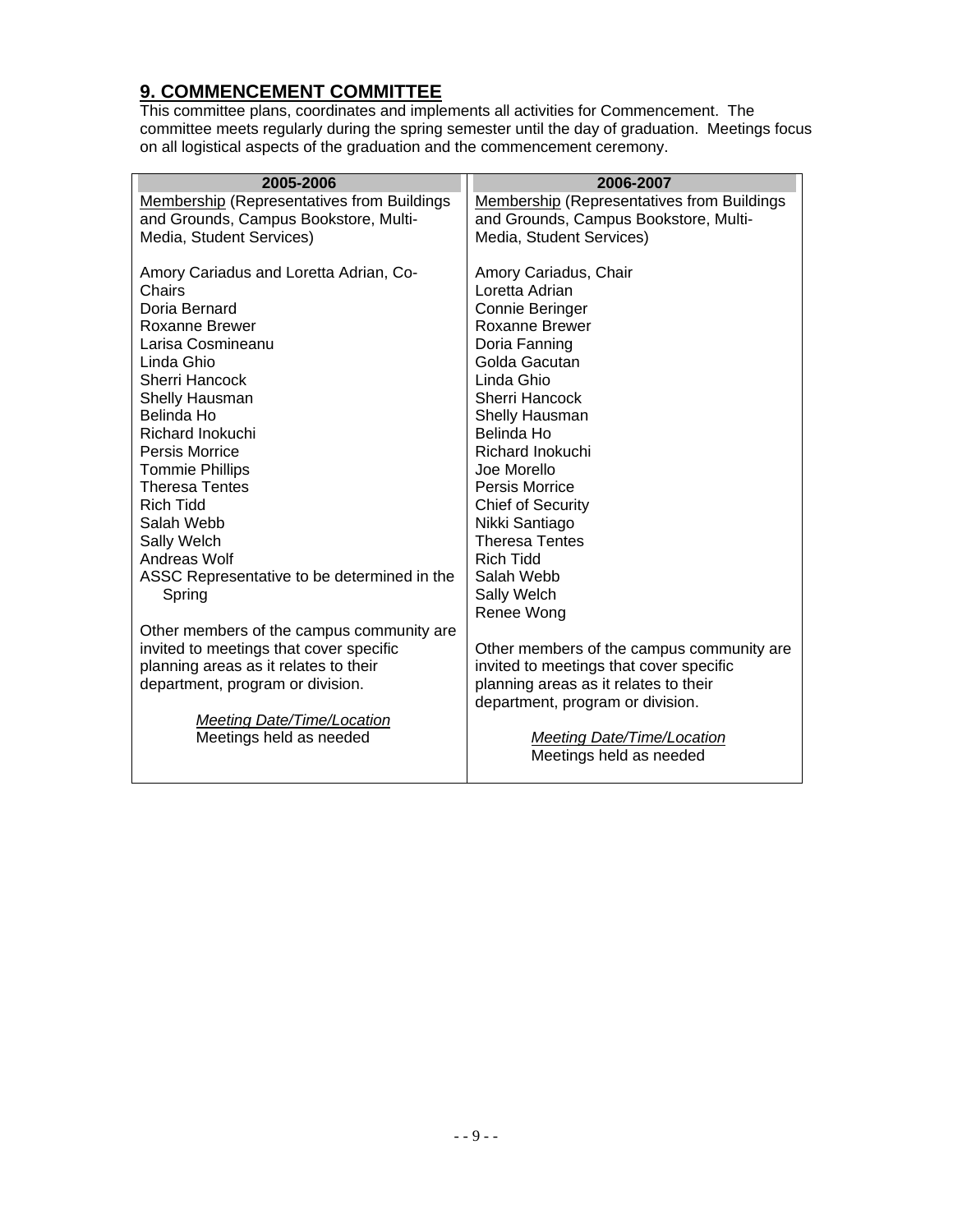#### **10. CURRICULUM COMMITTEE (Academic Senate)**

The Curriculum Committee carries on a regular review of the entire College curriculum; considers for recommendation all matters of administrative policy concerning the curriculum; considers for recommendation proposals for new courses and programs; recommends action on all deletions, classifications and changes in courses and programs.

| 2005-2006                                     | 2006-2007                                      |
|-----------------------------------------------|------------------------------------------------|
| Membership (one elected faculty               | Membership (one elected faculty representative |
| representative from each division)            | from each division)                            |
|                                               |                                                |
| Arthur Takayama, Co-Chair, Social             | Christine Roumbanis, Chair, Business           |
| Science/Creative Arts                         | Jim Bowsher, Language Arts                     |
| Christine Roumbanis, Co-Chair, Business       | Daisy Araica, Science/Math/Technology          |
| Daisy Araica, Science/Math/Technology         | Imelda Hermosillo, Counseling/Student Services |
| Jim Bowsher, Language Arts                    | Kevin Simmers, P.E./Athletics                  |
| Jan Fosberg, P.E./Athletics                   | Dennis Wolbers, Social Science/Creative Arts   |
| Imelda Hermosillo, Counseling                 |                                                |
|                                               | <b>Ex Officio Members</b>                      |
| Ex Officio Members                            | Regina Stanback-Stroud, VP of Instruction      |
| Regina Stanback-Stroud, VP of Instruction     | Sherri Hancock, Dean of Enrollment Services    |
| Sherri Hancock, Dean of Enrollment            | Jennifer Hughes, Dean of Counseling            |
| Services                                      | Linda Rosa Corazon, Counseling, Articulation   |
| Jennifer Hughes, Dean of Counseling           | Officer                                        |
| Linda Rosa Corazon, Counseling,               | Persis Morrice, Classified representative      |
| <b>Articulation Officer</b>                   | Lindsay D'Amico, ASSC representative           |
| Persis Morrice, Classified representative     | Maria Norris, Recorder                         |
| Peter Monrroy, ASSC rep, ex officio           |                                                |
| Maria Norris, Recorder, ex officio            |                                                |
|                                               | <b>Meeting Date/Time/Location</b>              |
| <b>Meeting Date/Time/Location</b>             | 1 <sup>st</sup> and 3 <sup>rd</sup> Wednesday  |
| 1 <sup>st</sup> and 3 <sup>rd</sup> Wednesday | 2:10 p.m.                                      |
| 2:10 p.m.                                     | Room 1319                                      |
| Room 1319                                     |                                                |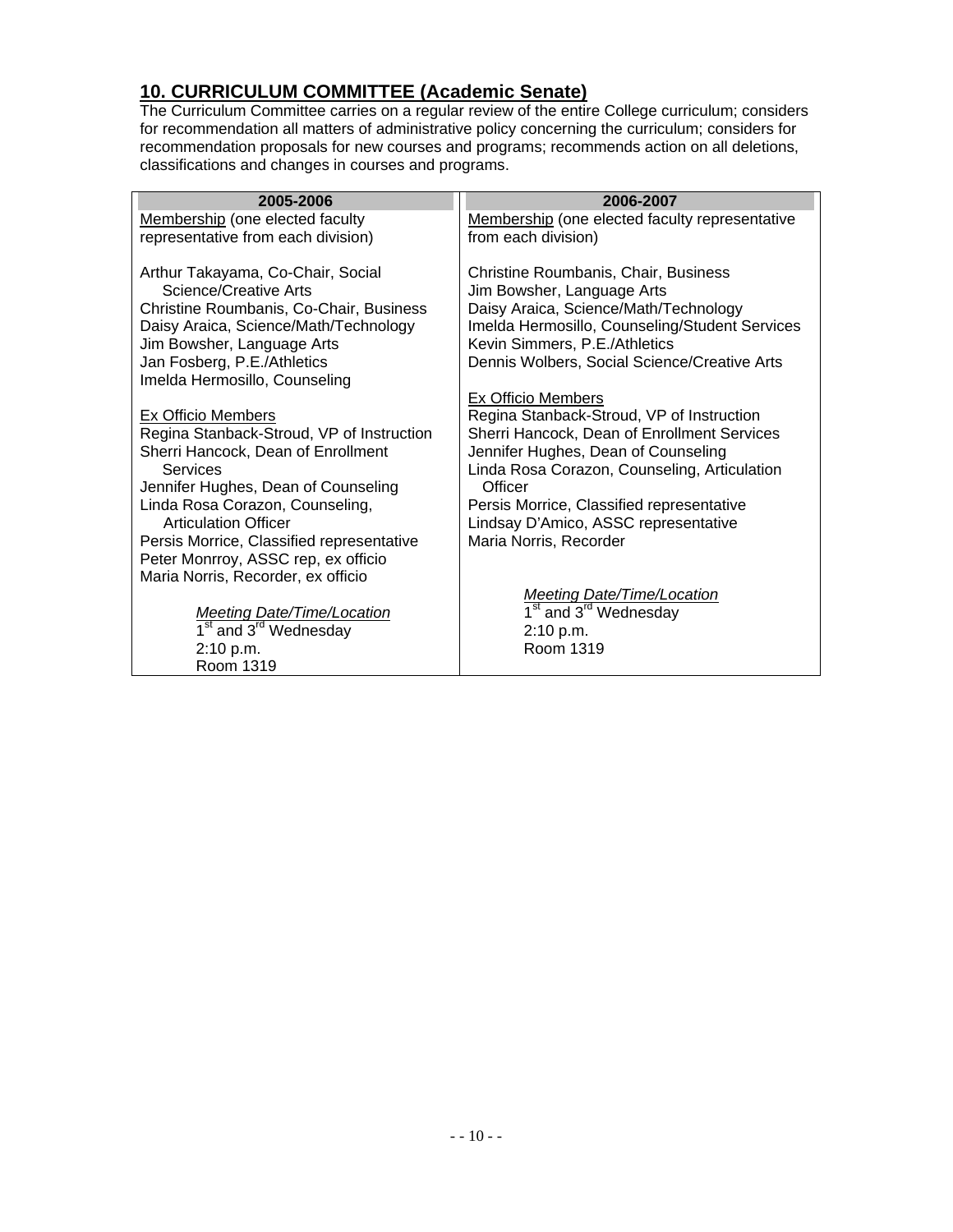#### **11. EDUCATIONAL POLICY COMMITTEE (Academic Senate)**

This committee considers for recommendation all matters of educational policy including academic standards, probation, disqualification, readmissions policies, grading procedures, matriculation, student behavior, and student grievance procedures; considers for recommendation all matters of administrative policy concerning educational policy, including policies of the Office of Instruction and the Office of Student Services.

| 2005-2006                                                                                                                          | 2006-2007                                                                                                                            |
|------------------------------------------------------------------------------------------------------------------------------------|--------------------------------------------------------------------------------------------------------------------------------------|
| Membership (one elected faculty<br>representative from each division)                                                              | Membership (one elected faculty<br>representative from each division)                                                                |
| Garrett Nicol, Chair, Language Arts/Learning<br>Resources                                                                          | Garrett Nicol, Chair, Language Arts/Learning<br>Resources                                                                            |
| George Buckingham, Social Science/<br><b>Creative Arts</b>                                                                         | Johannes Masare, Social Science/ Creative<br>Arts                                                                                    |
| Tadashi Tsuchida, Science/Math/Technology<br>Cindy Moss, Science/Math/Technology<br>Lynne Douglas, Counseling, Student<br>Services | Tadashi Tsuchida, Science/Math/Technology<br>Cindy Moss, Science/Math/Technology<br>Jacquie Escobar, Counseling, Student<br>Services |
| Kevin Sullivan, Business                                                                                                           | Kevin Sullivan, Business                                                                                                             |
| Char Wulbers, Classified Representative                                                                                            | P.E./Athletics: vacant                                                                                                               |
| Taylor Angel, ASSC<br>Peter Monrroy, ASSC                                                                                          | Char Wulbers, Classified representative<br>Second Classified representative to be<br>determined                                      |
| <b>Ex Officio Members</b>                                                                                                          | Melody Hisatake, ASSC                                                                                                                |
| Lori Adrian, VP Student Services                                                                                                   |                                                                                                                                      |
| Donna Bestock, Dean of Social Science/<br><b>Creative Arts</b>                                                                     | <b>Ex Officio Members</b><br>Donna Bestock, Dean of Social Science/                                                                  |
| Sherri Hancock, Dean of Enrollment                                                                                                 | Creative Arts                                                                                                                        |
| Services                                                                                                                           | Sherri Hancock, Dean of Enrollment                                                                                                   |
| Jennifer Hughes, Dean of Counseling                                                                                                | Services                                                                                                                             |
|                                                                                                                                    | Jennifer Hughes, Dean of Counseling                                                                                                  |
| Meeting Date/Time/Location<br>1 <sup>st</sup> Tuesday<br>1:30 p.m.<br>Room 5131                                                    | Meeting Date/Time/Location<br>1 <sup>st</sup> Tuesday<br>1:30 p.m.<br>Room 5131                                                      |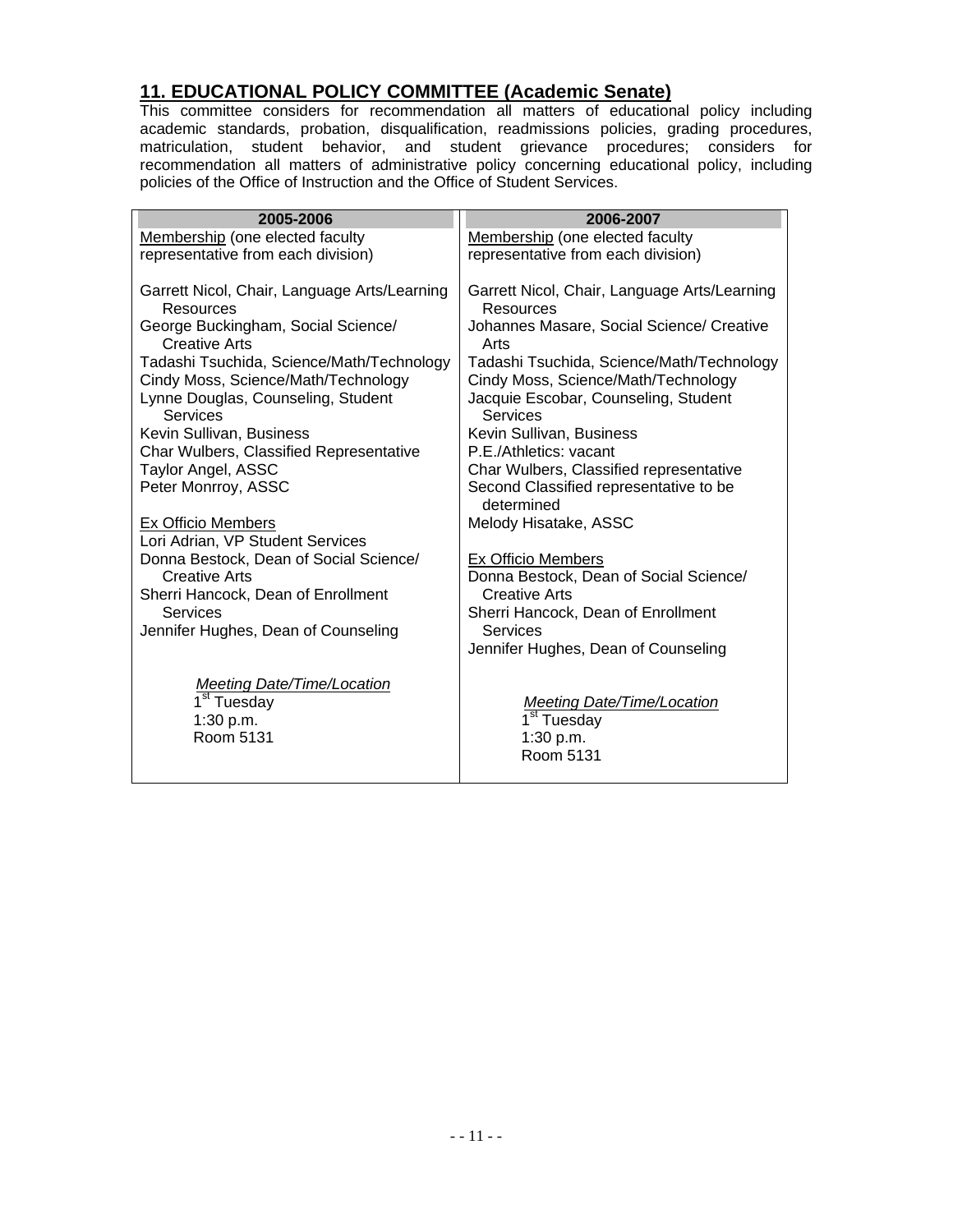# **12. EMERGENCY RESPONSE PLAN COMMITTEE**

The Emergency Response Committee develops strategies for disaster preparedness and recovery for the campus. The committee is charged with maintaining the campus Emergency Response Plan, updating contact information and the evacuation plan, providing training for the campus on emergency procedures.

| 2005-2006                                        | 2006-2007                                        |
|--------------------------------------------------|--------------------------------------------------|
| <b>Membership</b> (Representatives from Security | <b>Membership</b> (Representatives from Security |
| Office, Health Office and Administration)        | Office, Health Office and Administration)        |
|                                                  |                                                  |
| Loretta Adrian, Chair                            | Loretta Adrian, Chair                            |
| Eloisa Briones                                   | Eloisa Briones                                   |
| Donna Elliott                                    | Donna Elliott                                    |
| Jan Gersonde                                     | Jan Gersonde                                     |
| Linda Ghio                                       | Linda Ghio                                       |
| Manny Granillo                                   | Manny Granillo                                   |
| Tony Gulli                                       | <b>Tony Gulli</b>                                |
| Sherri Hancock                                   | <b>Sherri Hancock</b>                            |
| Judy Heldberg                                    | Judy Heldberg                                    |
| Linda Herda                                      | Linda Herda                                      |
| Belinda Ho                                       | Belinda Ho                                       |
| Jon T. Holloway                                  | Jon T. Holloway                                  |
| Sarah Husary                                     | Richard Inokuchi                                 |
| Richard Inokuchi                                 | Joe Morello                                      |
| <b>Tommie Phillips</b>                           | Leigh Sata, Swinerton                            |
| Regina Stanback-Stroud                           | Chief of Security, to be determined              |
| Vicky Takayama<br>Andreas Wolf                   | Regina Stanback-Stroud                           |
|                                                  | Vicky Takayama                                   |
| <b>Meeting Date/Time/Location</b>                | <b>Meeting Date/Time/Location</b>                |
| 4 <sup>th</sup> Friday of each month             | 4 <sup>th</sup> Friday of each month             |
| $2:00 - 3:00$ p.m.                               | $2:00 - 3:00$ p.m.                               |
| Room 1319                                        | Room 1319                                        |
|                                                  |                                                  |
|                                                  |                                                  |
|                                                  |                                                  |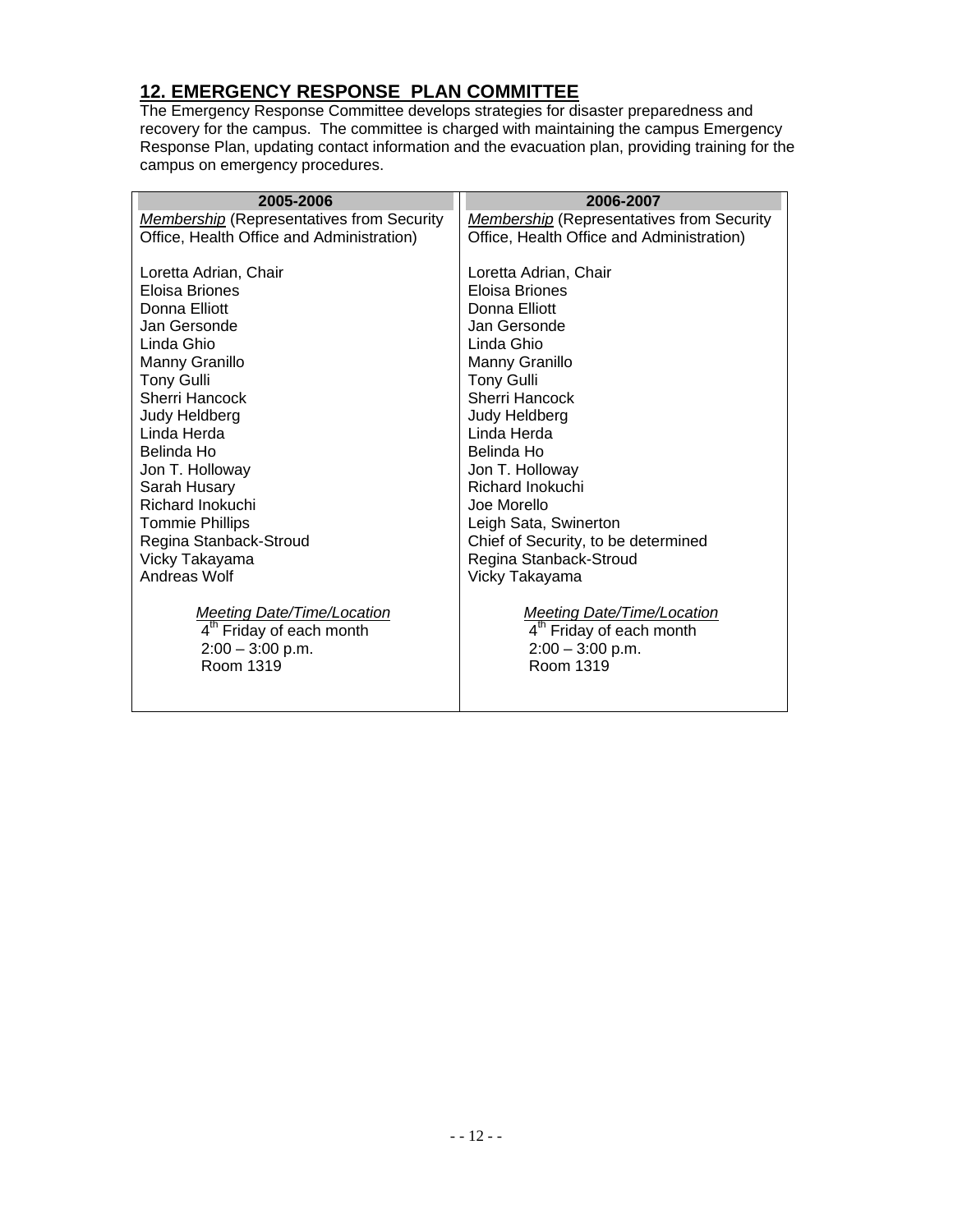# **13. FRESH LOOK WEBSITE ADVISORY GROUP**

| 2005-2006                                    | 2006-2007                                    |
|----------------------------------------------|----------------------------------------------|
| Membership                                   | Membership                                   |
| Victoria Morrow, President, Chair            | Victoria Morrow, President, Chair            |
| Loretta Adrian, VP Student Services          | Loretta Adrian, VP Student Services          |
| Regina Stanback-Stroud, VP Instruction       | Regina Stanback-Stroud, VP Instruction       |
| Sandy Irber, Director of Development/        | Cathy Hasson, Director of Planning, Research |
| Marketing and Public Relations               | and Student Success                          |
| Cathy Hasson, Director of Planning,          | Sandy Irber, Director of Development/        |
| <b>Research and Student Success</b>          | Marketing and Public Relations               |
| Jennifer Hughes, Dean of Counseling          | Shelly Hausman, Public Information Officer   |
| Sherri Hancock, Dean of Enrollment           | Luis Padilla, ASSC President                 |
| Services                                     |                                              |
| Richard Inokuchi, Facilities Operations      | Other representatives to be determined       |
| Manager                                      |                                              |
| Jeff Acidera, Academic Senate                | <b>Meeting Date/Time/Location</b>            |
| Representative                               | To be Determined                             |
| Ray Hernandez, Academic Senate               |                                              |
| Representative                               |                                              |
| Kathy Fitzpatrick, Classified Representative |                                              |
| Mary Anne Leary, Classified Representative   |                                              |
| Greg Cochran, President's Council            |                                              |
| Bonnie Wells, President's Council            |                                              |
| Jennie Winton, Mission Minded                |                                              |
| Zach Hochstadt, Mission Minded               |                                              |
| Taylor Angel, ASSC President                 |                                              |
| Peter Monrroy, ASSC Vice President           |                                              |
|                                              |                                              |
| Meeting Date/Time/Location                   |                                              |
| To be Determined                             |                                              |
|                                              |                                              |

#### **14. FULL TIME EQUIVALENT FACULTY ALLOCATION COMMITTEE**

The FTEFAC is charged with developing and recommending to the Academic Senate for endorsement and to the College President for approval, a prioritized list of strategic allocations of *Full Time Equivalent Faculty (*FTEF) in order for the college to meet its mission of serving the educational needs of the community.

| 2005-2006                                  | 2006-2007                                           |
|--------------------------------------------|-----------------------------------------------------|
| Membership                                 | Membership                                          |
| Regina Stanback-Stroud, VP Instruction,    | Regina Stanback-Stroud, VP Instruction, Chair       |
| Chair                                      | Eloisa Briones, College Business Officer (Resource) |
| Pat Deamer, Science/Math/Technology        | Jennifer Hughes, Dean of Counseling                 |
| Jennifer Hughes, Dean of Counseling        | Mike Williamson, Dean of Science/Math/Technology    |
| Virginia Padron, Counseling                | Virginia Padron, Counseling                         |
| Cal Robinson, Business                     | Cal Robinson, Business                              |
| Mike Williamson, Dean of                   | Masao Suzuki, Social Science/Creative Arts          |
| Science/Math/Technology                    |                                                     |
| Eloisa Briones, College Business Officer   | Meeting Date/Time/Place                             |
| (Resource)                                 | As needed                                           |
| Nina Floro, Language Arts                  |                                                     |
| Masao Suzuki, Social Science/Creative Arts |                                                     |
| Dino Nomicos, P.E./Athletics               |                                                     |
|                                            |                                                     |
| Meeting Date/Time/Place                    |                                                     |
| As needed                                  |                                                     |
|                                            |                                                     |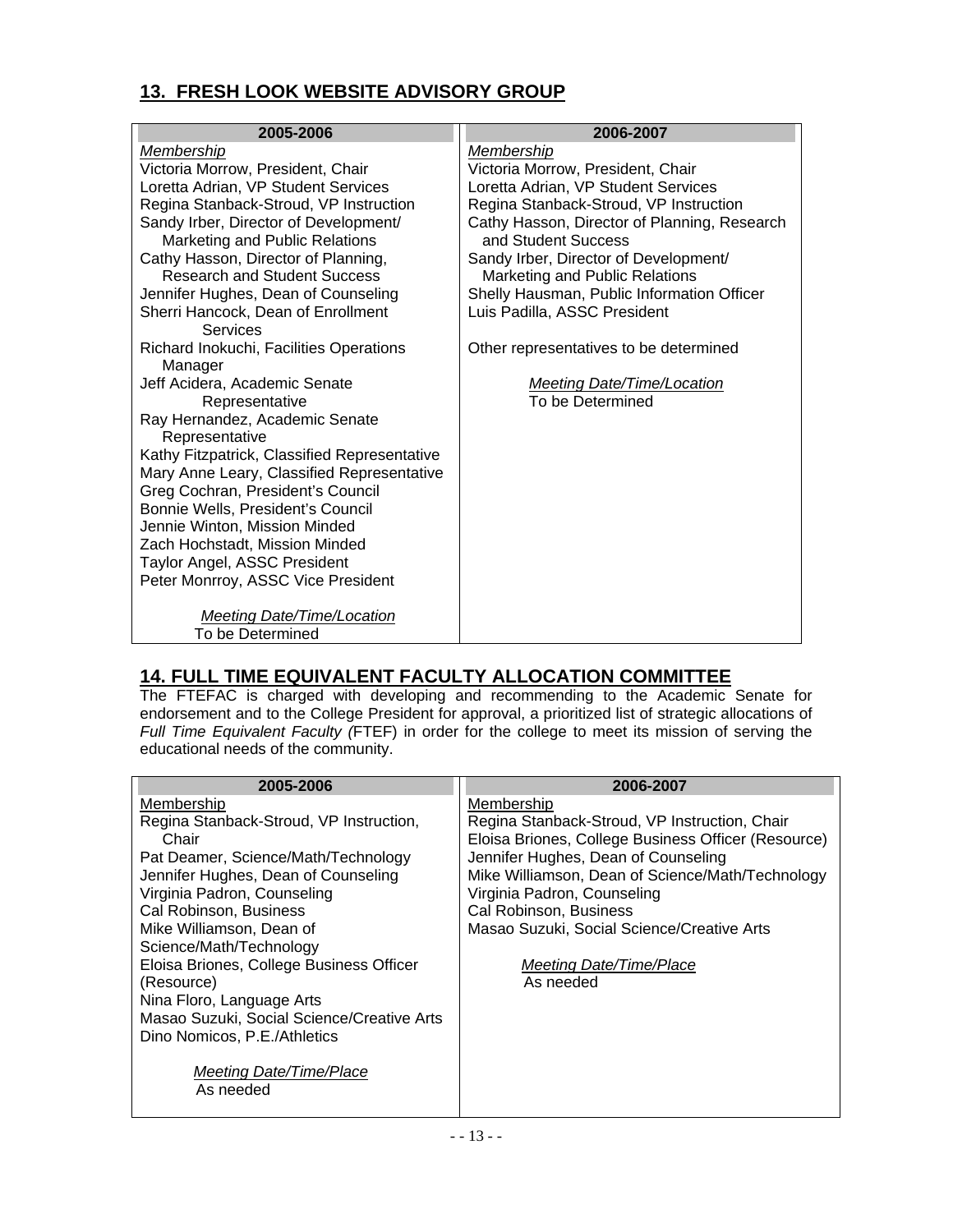#### **15. HEALTH AND SAFETY COMMITTEE**

The Heath and Safety Committee promotes a healthful and safe environment for staff and students, educating and training personnel in safe work practice. The committee conducts safety inspections and recommends corrective action to the College. The Committee is charged under CSEA contract (article 13. 13.6) to meet at least quarterly. A district Safety Management Committee will meet at least twice each fiscal year. The committee is to include two representatives appointed by CSEA.

| 2005-2006                                                         | 2006-2007                                             |
|-------------------------------------------------------------------|-------------------------------------------------------|
| Membership                                                        | Membership                                            |
| Enrollment<br>Sherri<br>Hancock,<br>of<br>Dean<br>Services, Chair | Sherri Hancock, Dean of Enrollment Services,<br>Chair |
| Loretta Adrian, VP of Student Services                            | Loretta Adrian, VP of Student Services                |
| Ann Burns, Business                                               | George Buckingham, Social Science/Creative            |
| Amory Cariadus, Student Activities                                | Arts                                                  |
| Dennis Eadus, Language Arts                                       | Amory Cariadus, Student Activities                    |
| Donna Elliott, Classified Council President                       | Donna Elliott, Health Center                          |
| Alice Erskine, Science/Math/Technology                            | Alice Erskine, Science/Math/Technology                |
| Linda Ghio, President's Office rep                                | Linda Ghio, President's Office representative         |
| Anthony Gulli, Buildings & Grounds                                | Josie Glenn, Business/Cosmetology                     |
| Sandra Hatzistratis, P.E./Athletics                               | Anthony Gulli, Buildings & Grounds                    |
| Richard Inokuchi, Facilities Operations                           | Sandra Hatzistratis, P.E./Athletics                   |
| Manager                                                           | Matt Hernandez, Bookstore                             |
| Johannes Masare, Social Science/Creative<br>Arts                  | Richard Inokuchi, Facilities Operations<br>Manager    |
| Edmund Ortiz, Bookstore                                           | Joe Morello, Interim Dean, P.E./Athletics             |
| Vinesh Samujh, Buildings & Grounds                                | Vinesh Samujh, Buildings & Grounds                    |
| Tommie Phillips, Security                                         | Chief of Security, to be determined                   |
| Linda Van Sciver, Counseling                                      | Linda Van Sciver, Counseling                          |
| Andreas Wolf, Dean of P.E./Athletics                              | Char Wulbers, Classified representative               |
| Char Wulbers, Admissions & Records,                               | Amy Windley, ASSC                                     |
| <b>Classified Representative</b>                                  |                                                       |
|                                                                   | <b>Meeting Date/Time/Place</b>                        |
| <b>Meeting Date/Time/Place</b>                                    | Third Tuesday $-1:00-3:00$ p.m.                       |
| Third Tuesday $-1:00$ p.m.                                        | Room 5131                                             |
| Room 5131                                                         |                                                       |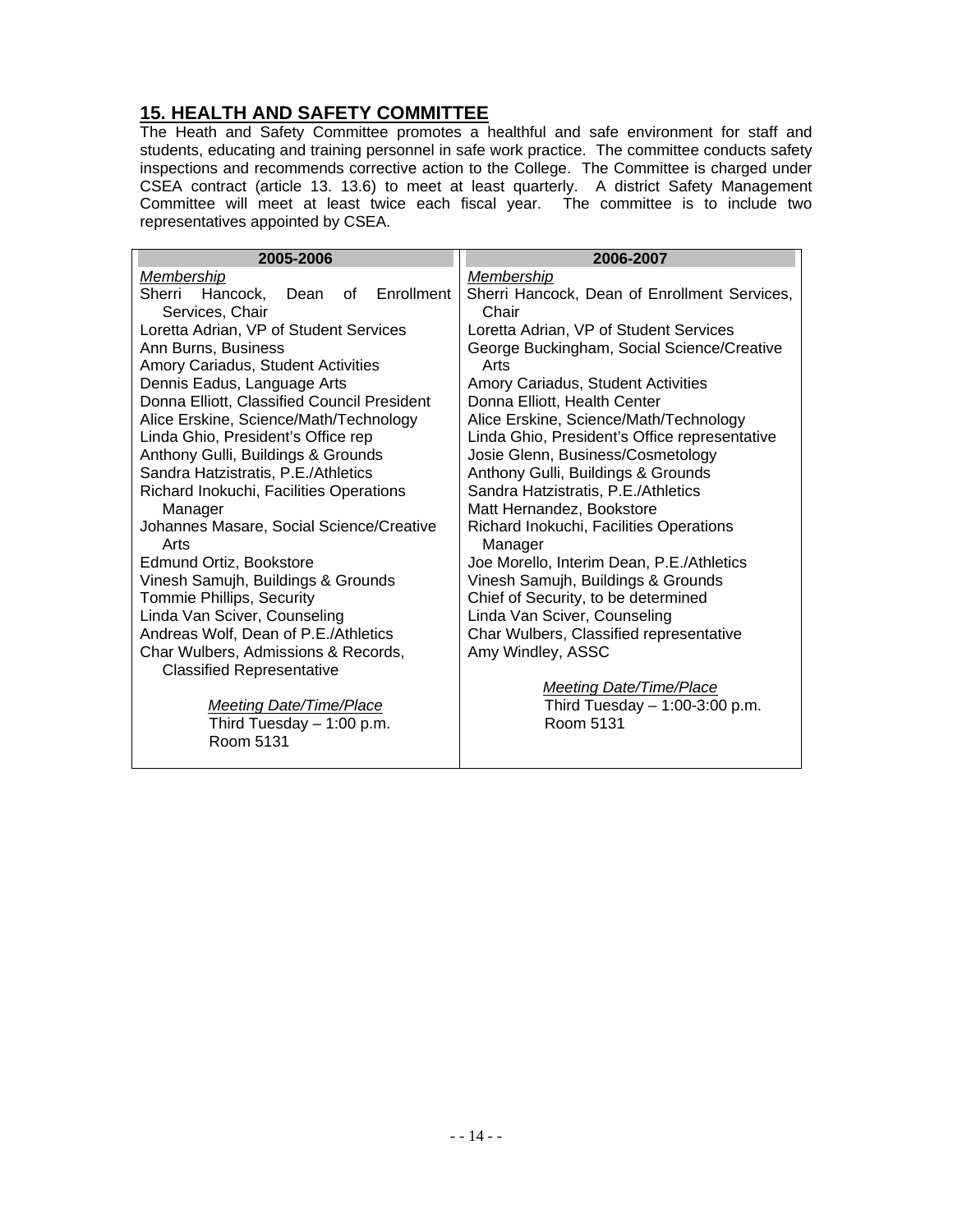# **16. INSTITUTIONAL PLANNING COMMITTEE**

The Institutional Planning Committee was created by the College Council in September 2003 and is governed by charter and By-Laws of the College Council. The task of the IPC is to formulate and recommend to the College Council a plan for the IPC as a standing committee and implementation timeline for the integration of the IPC into the governance structure of the College. The IPC will be the primary body responsible to coordinate, communicate and integrate College-wide planning at Skyline.

| 2005-2006                                                                                                                                                                                                                                                                                                                                                                                                                                                                                                                                                                                                                                                                                                                                                                                                                                                                                                                                                                                                                                | 2006-2007                                                                                                                                                                                                                                                                                                                                                                                                                                                                                                                                                                                                                                                                                                                                                                                                                                                                                                                                                                                                                                                                                             |
|------------------------------------------------------------------------------------------------------------------------------------------------------------------------------------------------------------------------------------------------------------------------------------------------------------------------------------------------------------------------------------------------------------------------------------------------------------------------------------------------------------------------------------------------------------------------------------------------------------------------------------------------------------------------------------------------------------------------------------------------------------------------------------------------------------------------------------------------------------------------------------------------------------------------------------------------------------------------------------------------------------------------------------------|-------------------------------------------------------------------------------------------------------------------------------------------------------------------------------------------------------------------------------------------------------------------------------------------------------------------------------------------------------------------------------------------------------------------------------------------------------------------------------------------------------------------------------------------------------------------------------------------------------------------------------------------------------------------------------------------------------------------------------------------------------------------------------------------------------------------------------------------------------------------------------------------------------------------------------------------------------------------------------------------------------------------------------------------------------------------------------------------------------|
| Membership (President and Vice Presidents,                                                                                                                                                                                                                                                                                                                                                                                                                                                                                                                                                                                                                                                                                                                                                                                                                                                                                                                                                                                               | Membership (President and Vice Presidents,                                                                                                                                                                                                                                                                                                                                                                                                                                                                                                                                                                                                                                                                                                                                                                                                                                                                                                                                                                                                                                                            |
| Director of Planning, Research, and Student                                                                                                                                                                                                                                                                                                                                                                                                                                                                                                                                                                                                                                                                                                                                                                                                                                                                                                                                                                                              | Director of Planning, Research, and Student                                                                                                                                                                                                                                                                                                                                                                                                                                                                                                                                                                                                                                                                                                                                                                                                                                                                                                                                                                                                                                                           |
| Success, representatives appointed by                                                                                                                                                                                                                                                                                                                                                                                                                                                                                                                                                                                                                                                                                                                                                                                                                                                                                                                                                                                                    | Success, representatives appointed by                                                                                                                                                                                                                                                                                                                                                                                                                                                                                                                                                                                                                                                                                                                                                                                                                                                                                                                                                                                                                                                                 |
| constituent groups: Academic Senate,                                                                                                                                                                                                                                                                                                                                                                                                                                                                                                                                                                                                                                                                                                                                                                                                                                                                                                                                                                                                     | constituent groups: Academic Senate,                                                                                                                                                                                                                                                                                                                                                                                                                                                                                                                                                                                                                                                                                                                                                                                                                                                                                                                                                                                                                                                                  |
|                                                                                                                                                                                                                                                                                                                                                                                                                                                                                                                                                                                                                                                                                                                                                                                                                                                                                                                                                                                                                                          |                                                                                                                                                                                                                                                                                                                                                                                                                                                                                                                                                                                                                                                                                                                                                                                                                                                                                                                                                                                                                                                                                                       |
| Classified Council, Management and ASSC)<br>Cathy Hasson, Chair Director of Planning,<br>Research, and Student Success<br>Vicki Morrow, President<br>Loretta Adrian, VP of Student Services<br>Regina Stanback-Stroud, VP of Instruction<br>Eloisa Briones, College Business Officer<br>Nick Kapp, Science/Math/Technology<br>Pat Deamer, Science/Math/Technology<br>Dennis Eadus, Language Arts<br>Fermin Irigoyen, Language Arts<br>Tony Jackson, Social Science/Creative Arts<br>Justin Piergrossi, P.E./Athletics<br>Judy Lariviere, Counseling<br>Maria Escobar, Director, Financial Aid,<br><b>EOPS and CalWorks</b><br>Sherri Hancock, Dean of Enrollment<br>Services<br>Tom Hewitt, Director, Library Services<br>Richard Soyombo, Director, CITD<br>(Resource)<br>William Watson, Director, Workforce<br>Development (Resource)<br>Amory Cariadus, Coordinator, Student<br><b>Activities</b><br>Anyta Archer, Classified Representative<br>Kathy Zbikowski-Taylor, Classified<br>Representative<br>Taylor Angel, ASSC President | Classified Council, Management and ASSC)<br>Cathy Hasson, Chair Director of Planning,<br>Research, and Institutional Effectiveness<br>Vicki Morrow, President<br>Loretta Adrian, VP of Student Services<br>Regina Stanback-Stroud, VP of Instruction<br>Eloisa Briones, College Business Officer<br>Connie Beringer, Dean, Language Arts<br>Maria Escobar, Director, Financial Aid, EOPS<br>and CalWorks, Student Services<br>Tom Hewitt, Director, Library Services<br>William Watson, Director, Workforce<br>Development (Resource)<br>Carla Campillo, Student Services, Academic<br>Senate<br>Judy Lariviere, Student Services, Academic<br>Senate<br>Amory Cariadus, Coordinator, Student<br>Activities<br>Dan Ming, Business representative (Spring<br>2007)<br>Hui Pate, Business representative (Fall 2006)<br>Justin Piergrossi, P.E./Athletics<br>Pat Deamer, Science/Math/Technology<br>Nick Kapp, Science/Math/Technology<br>Dennis Eadus, Language Arts<br>Fermin Irigoyen, Language Arts<br>Bridget Fischer, Social Science/Creative Arts<br>Robert Millar, Social Science/Creative Arts |
| Peter Monrroy, ASSC Vice President                                                                                                                                                                                                                                                                                                                                                                                                                                                                                                                                                                                                                                                                                                                                                                                                                                                                                                                                                                                                       |                                                                                                                                                                                                                                                                                                                                                                                                                                                                                                                                                                                                                                                                                                                                                                                                                                                                                                                                                                                                                                                                                                       |
|                                                                                                                                                                                                                                                                                                                                                                                                                                                                                                                                                                                                                                                                                                                                                                                                                                                                                                                                                                                                                                          | Anyta Archer, Classified representative<br>Kenny Gonzalez, Classified representative                                                                                                                                                                                                                                                                                                                                                                                                                                                                                                                                                                                                                                                                                                                                                                                                                                                                                                                                                                                                                  |
| <b>Meeting Date/Time/Place</b>                                                                                                                                                                                                                                                                                                                                                                                                                                                                                                                                                                                                                                                                                                                                                                                                                                                                                                                                                                                                           | Silvia Cervantes, ASSC                                                                                                                                                                                                                                                                                                                                                                                                                                                                                                                                                                                                                                                                                                                                                                                                                                                                                                                                                                                                                                                                                |
| $2nd$ Wednesday                                                                                                                                                                                                                                                                                                                                                                                                                                                                                                                                                                                                                                                                                                                                                                                                                                                                                                                                                                                                                          |                                                                                                                                                                                                                                                                                                                                                                                                                                                                                                                                                                                                                                                                                                                                                                                                                                                                                                                                                                                                                                                                                                       |
| 2:15-3:30 p.m.                                                                                                                                                                                                                                                                                                                                                                                                                                                                                                                                                                                                                                                                                                                                                                                                                                                                                                                                                                                                                           | <b>Meeting Date/Time/Place</b>                                                                                                                                                                                                                                                                                                                                                                                                                                                                                                                                                                                                                                                                                                                                                                                                                                                                                                                                                                                                                                                                        |
| Room 5131 (November in 1319)                                                                                                                                                                                                                                                                                                                                                                                                                                                                                                                                                                                                                                                                                                                                                                                                                                                                                                                                                                                                             | 2 <sup>nd</sup> Wednesday                                                                                                                                                                                                                                                                                                                                                                                                                                                                                                                                                                                                                                                                                                                                                                                                                                                                                                                                                                                                                                                                             |
|                                                                                                                                                                                                                                                                                                                                                                                                                                                                                                                                                                                                                                                                                                                                                                                                                                                                                                                                                                                                                                          | 2:15-3:30 p.m.                                                                                                                                                                                                                                                                                                                                                                                                                                                                                                                                                                                                                                                                                                                                                                                                                                                                                                                                                                                                                                                                                        |
|                                                                                                                                                                                                                                                                                                                                                                                                                                                                                                                                                                                                                                                                                                                                                                                                                                                                                                                                                                                                                                          | Room 5131                                                                                                                                                                                                                                                                                                                                                                                                                                                                                                                                                                                                                                                                                                                                                                                                                                                                                                                                                                                                                                                                                             |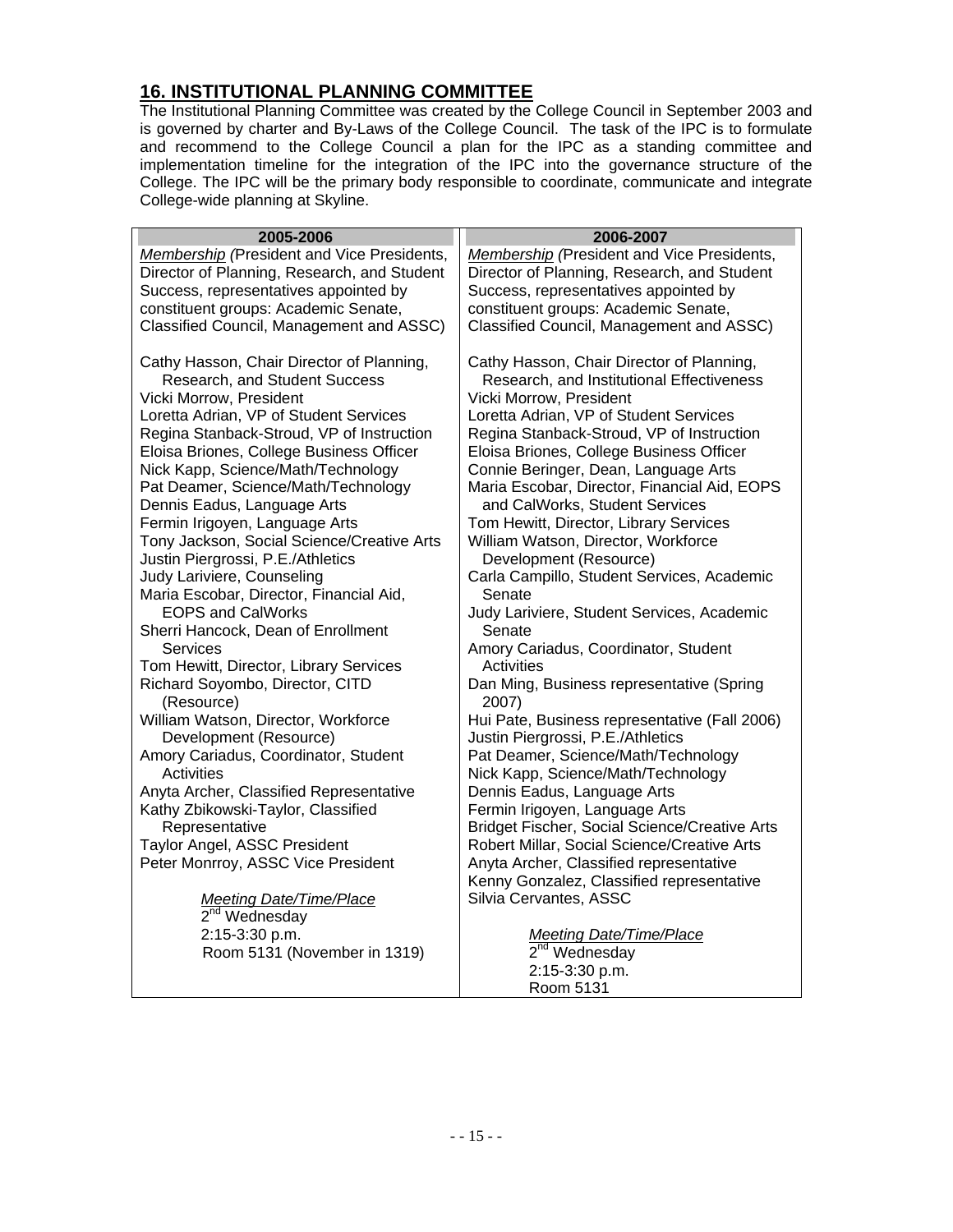#### **17. MANAGEMENT COUNCIL**

The Management Council is an appointed advisory to the College President and primarily meets to facilitate communication among Managers regarding College operations.

| 2005-2006                                   | 2006-2007                                   |
|---------------------------------------------|---------------------------------------------|
| Membership (President, Vice Presidents,     | Membership (President, Vice Presidents,     |
| Deans, Academic Supervisors, Directors, and | Deans, Academic Supervisors, Directors, and |
| <b>Classified Supervisors)</b>              | <b>Classified Supervisors)</b>              |
|                                             |                                             |
| Victoria Morrow, Chair                      | Victoria Morrow, Chair                      |
| Loretta Adrian                              | Loretta Adrian                              |
| Susan Andrien                               | Connie Beringer                             |
| Connie Beringer                             | Donna Bestock                               |
| Donna Bestock                               | Eloisa Briones                              |
| Eloisa Briones                              | <b>Kevin Chak</b>                           |
| Kevin Chak                                  | Maria Escobar                               |
| Maria Escobar                               | Doria Fanning                               |
| Sherri Hancock                              | Sherri Hancock                              |
| Cathy Hasson                                | Cathy Hasson                                |
| <b>Tom Hewitt</b>                           | Shelly Hausman                              |
| Jennifer Hughes                             | <b>Tom Hewitt</b>                           |
| Richard Inokuchi                            | Jennifer Hughes                             |
| Sandy Irber                                 | <b>Richard Inokuchi</b>                     |
| Margery Meadows                             | Sandy Irber                                 |
| <b>Tommie Phillips</b>                      | <b>Margery Meadows</b>                      |
| Richard Soyombo                             | Joe Morello                                 |
| Regina Stanback-Stroud                      | Chief of Security, to be determined         |
| <b>William Watson</b>                       | Leslie Shelton                              |
| Mike Williamson                             | Richard Soyombo                             |
| Andreas Wolf                                | Regina Stanback-Stroud                      |
|                                             | William Watson                              |
| <b>Meeting Date/Time/Location</b>           | Mike Williamson                             |
| 2 <sup>nd</sup> Tuesday                     |                                             |
| 2:00-4:00 p.m.                              | <b>Meeting Date/Time/Location</b>           |
| Room 5131                                   | $2nd$ Tuesday                               |
|                                             | 2:00-4:00 p.m.                              |
|                                             | Room 1319                                   |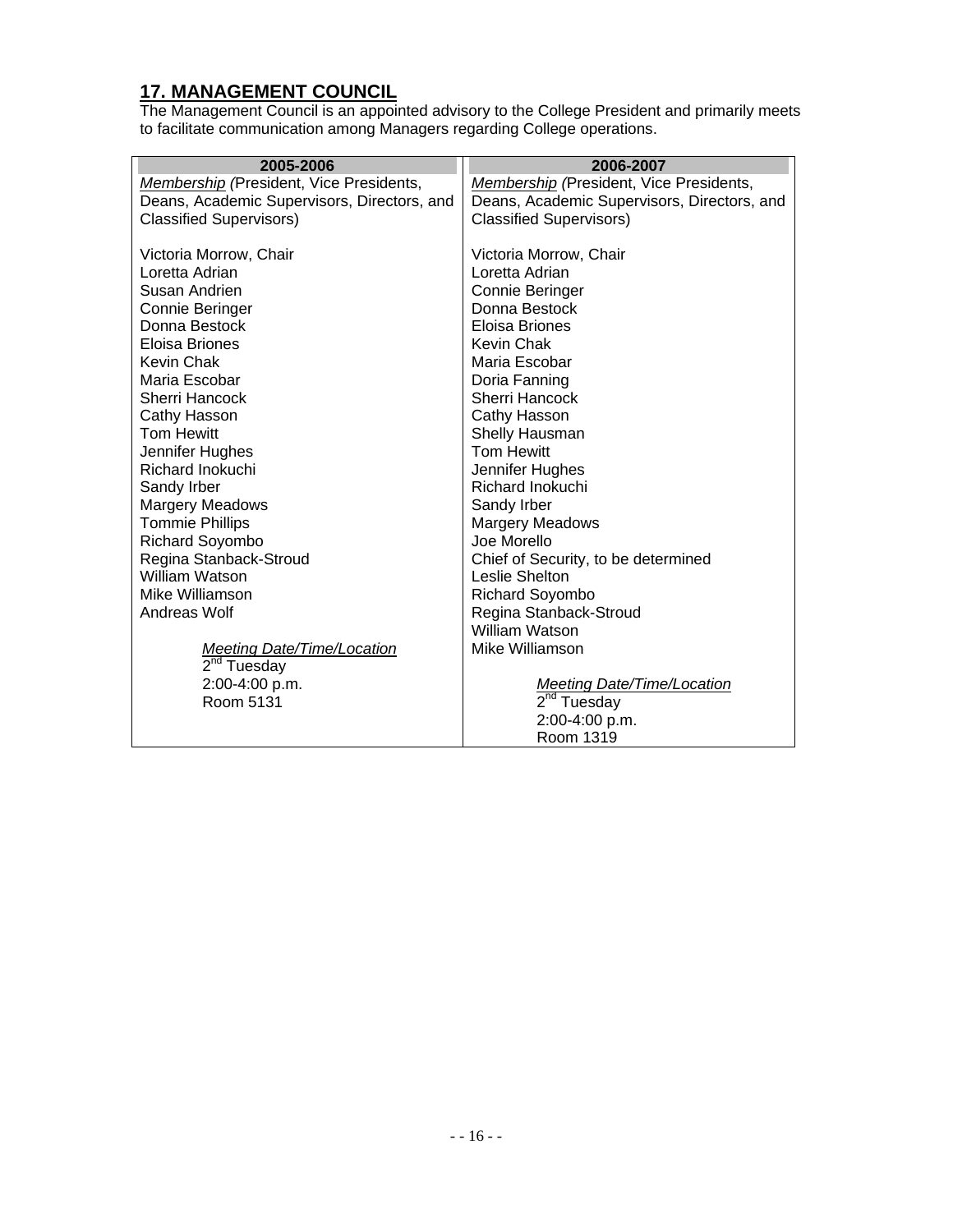# **18. PRESIDENT'S COUNCIL**

The purpose of the President's Council is to provide community input, feedback and support for the resource development program at Skyline College.

| 2005-2006<br><b>Membership</b> (Representatives from business,<br>industry, government, nonprofits and other<br>organizations whose interest in a connection<br>with Skyline College provides a strong base<br>of knowledge and support for the President of<br>the College.)                                                                                                                                                                                                                                                                                                                                | 2006-2007<br><b>Membership</b> (Representatives from business,<br>industry, government, nonprofits and other<br>organizations whose interest in a connection<br>with Skyline College provides a strong base<br>of knowledge and support for the President of<br>the College.)                                                                                                                                                                                                                                                                                                                                              |
|--------------------------------------------------------------------------------------------------------------------------------------------------------------------------------------------------------------------------------------------------------------------------------------------------------------------------------------------------------------------------------------------------------------------------------------------------------------------------------------------------------------------------------------------------------------------------------------------------------------|----------------------------------------------------------------------------------------------------------------------------------------------------------------------------------------------------------------------------------------------------------------------------------------------------------------------------------------------------------------------------------------------------------------------------------------------------------------------------------------------------------------------------------------------------------------------------------------------------------------------------|
| Victoria Morrow, President<br>Sandy Irber, Director of Development,<br>Marketing and Public Information<br>Kim Benton<br>Alice Bulos<br>Greg Cochran<br>Jim Comstock<br><b>Michael Crilly</b><br>Philip Garlington<br>Michael Guingona<br>Rachel Juliana<br>Maritess Lagandaon<br>Carolyn Livengood<br>Dave Mandelkern<br>Jeannene Minnix<br><b>Cherie Napier</b><br>Monica Poindexter<br>Mario Puccinelli<br>Sepi Richardson<br>Carol Tanzi<br><b>Tedi Vriheas</b><br>Carol Way<br><b>Bonnie Wells</b><br><b>Meeting Date/Time/Location</b><br>Sept. 22, 2005 Feb. 16, 2006<br>Nov. 17, 2005 April 20, 2006 | Victoria Morrow, President<br>Sandy Irber, Director of Development,<br>Marketing and Public Information<br>Greg Cochran, Chair<br><b>Alice Bulos</b><br>Denise Castañeda<br>Michon Coleman<br>Jim Comstock<br><b>Michael Crilly</b><br>Jose Gonzalez<br>Michael Guingona<br>Rachel Juliana<br>Maritess Lagandaon<br>Carolyn Livengood<br>Dave Mandelkern<br>Jeannene Minnix<br><b>Cherie Napier</b><br>Maher Nijem<br><b>Rick Ochsenhirt</b><br>Paige Lloyd<br>Mario Puccinelli<br>Elizabeth Quiros-Grandmann<br>Sepi Richardson<br>Carol Tanzi<br>Jim Vreeland<br><b>Tedi Vriheas</b><br>Carol Way<br><b>Bonnie Wells</b> |
|                                                                                                                                                                                                                                                                                                                                                                                                                                                                                                                                                                                                              | <b>Meeting Date/Time/Location</b><br>Sept. 21, 2006 4:00 p.m., Building 5,<br>Room 5131                                                                                                                                                                                                                                                                                                                                                                                                                                                                                                                                    |
|                                                                                                                                                                                                                                                                                                                                                                                                                                                                                                                                                                                                              | Nov. 30, 2006<br>4:00 p.m., Building 5,<br>Room 5131                                                                                                                                                                                                                                                                                                                                                                                                                                                                                                                                                                       |
|                                                                                                                                                                                                                                                                                                                                                                                                                                                                                                                                                                                                              | Feb. 22, 2007<br>4:00 p.m., New Student<br>Center, Building 6,<br>Room to be determined                                                                                                                                                                                                                                                                                                                                                                                                                                                                                                                                    |
|                                                                                                                                                                                                                                                                                                                                                                                                                                                                                                                                                                                                              | April 19, 2007<br>4:00 p.m., New Student<br>Center, Building 6,<br>Room to be determined                                                                                                                                                                                                                                                                                                                                                                                                                                                                                                                                   |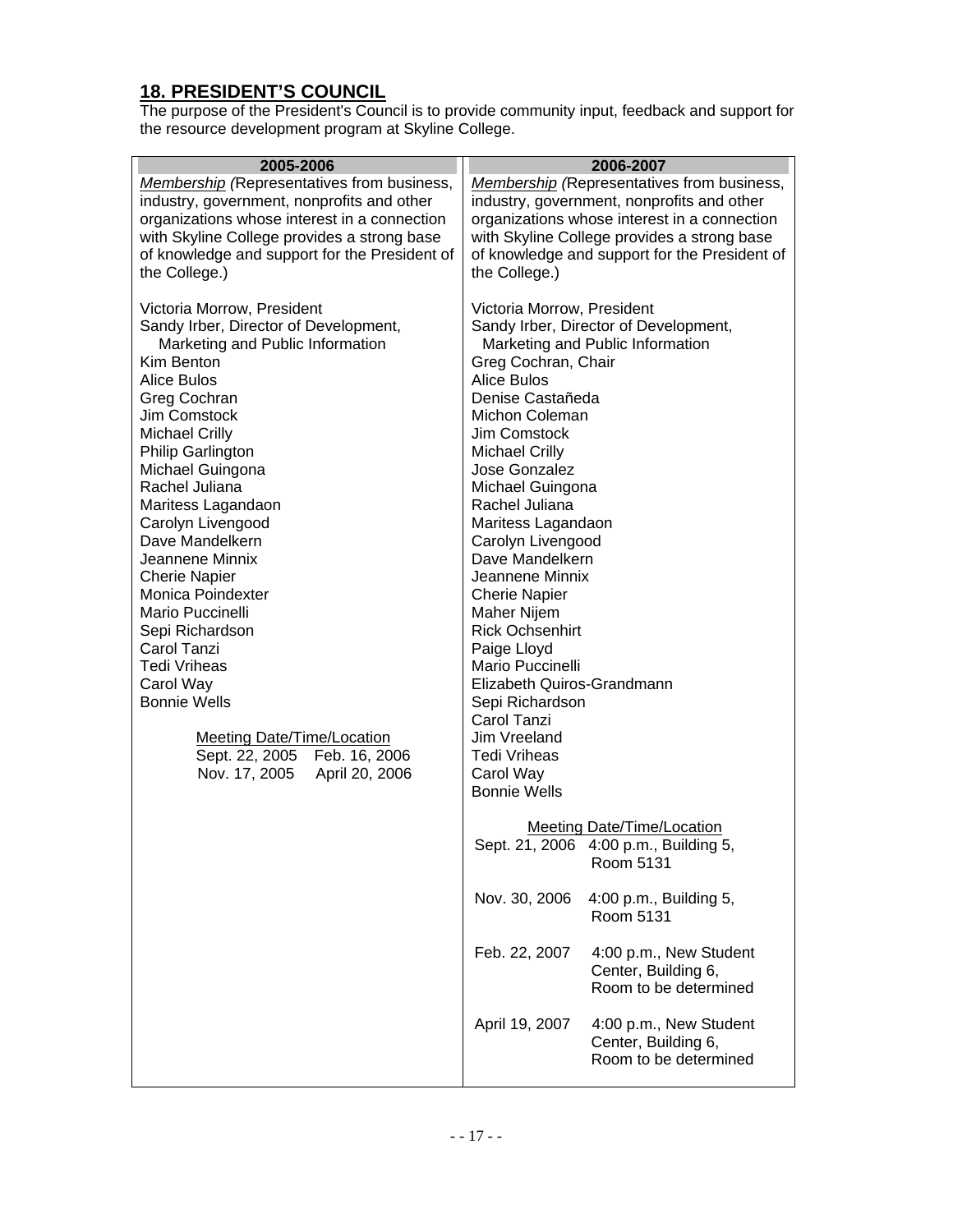# **19. PRESIDENT'S COUNCIL ADVISORY BOARD**

Charge to be determined

| 2005-2006                             | 2006-2007                             |
|---------------------------------------|---------------------------------------|
| Membership                            | Membership                            |
|                                       |                                       |
| Victoria Morrow, President            | Victoria Morrow, President            |
| Sandy Irber, Director of Development, | Sandy Irber, Director of Development, |
| Marketing and Public Information      | Marketing and Public Information      |
| Mark Benton                           | Dr. Kim Benton                        |
| Susan Brissenden-Smith, Liaison       | Mark Genton                           |
| <b>Tony Clifford</b>                  | Susan Brissenden-Smith                |
| <b>Cydney Crampton</b>                | <b>Tony Clifford</b>                  |
| Gayle Dee                             | <b>Cydney Crampton</b>                |
| Hon, Helen Fisicaro                   | Gayle Dee                             |
| Hon. Larry Franzella                  | Jenny Erwin                           |
| Jeanne H. George                      | Hon. Helen Fisicaro                   |
| Denise Kelly                          | Hon. Larry Franzella                  |
| Hon. Julie Lancelle                   | Ellis Garlington                      |
| Anne LeClair                          | Jeanne George                         |
| Hon. Karyl Matsumoto                  | Mary Griffin Ramseur                  |
| David Mineta                          | Denise Kelly                          |
| Hon. Gene Mullin                      | Hon. Julie Lancelle                   |
| <b>Barbara Olds</b>                   | Anne LeClair                          |
| Mario Panoringan                      | Hon. Karyl Matsumoto                  |
| Mary Griffin Ramseur                  | David Mineta                          |
| Hon. Jackie Speier                    | Hon. Gene Mullin                      |
| Hon, Adrienne J. Tissier              | <b>Barbara Olds</b>                   |
| Richard Van Doren                     | Mario Panoringan                      |
| Mona Lisa Yuchengco                   | Hon. AdrienneTissier                  |
|                                       | <b>Richard Van Doren</b>              |
|                                       | Hon. Jackie Speier                    |
|                                       | Mona Lisa Yuchengco                   |
|                                       |                                       |

#### **20. PROFESSIONAL DEVELOPMENT COMMITTEE**

Evaluates and makes recommendations for funding faculty proposals for long-term and shortterm professional development projects.

| 2005-2006                                                  | 2006-2007                                                  |
|------------------------------------------------------------|------------------------------------------------------------|
| Membership                                                 | Membership                                                 |
| (one elected faculty representative from each<br>division) | (one elected faculty representative from each<br>division) |
| Rick Hough, Chair, Science/Math/Technology                 | Rick Hough, Science/Math/Technology, Chair                 |
| Joyce Lee, Counseling, Academic Senate                     | Donna Bestock, Dean of Social Science/                     |
| Claire Muller-Moseley, Business                            | Creative Arts                                              |
| Linda Vogel, Language Arts                                 | Margery Meadows, Dean, Business                            |
| Andreas Wolf, Dean, P.E./Athletics                         | Laurie Biagi, Business                                     |
| Margery Meadows, Dean, Business                            | Joyce Lee, Counseling, Academic Senate                     |
|                                                            | Linda Vogel, Language Arts                                 |
| Meeting Date/Time/Place                                    | Vacant: P.E./Athletics representative                      |
| Meetings held as needed                                    |                                                            |
|                                                            | Meeting Date/Time/Place                                    |
|                                                            | Meetings held as needed                                    |
|                                                            |                                                            |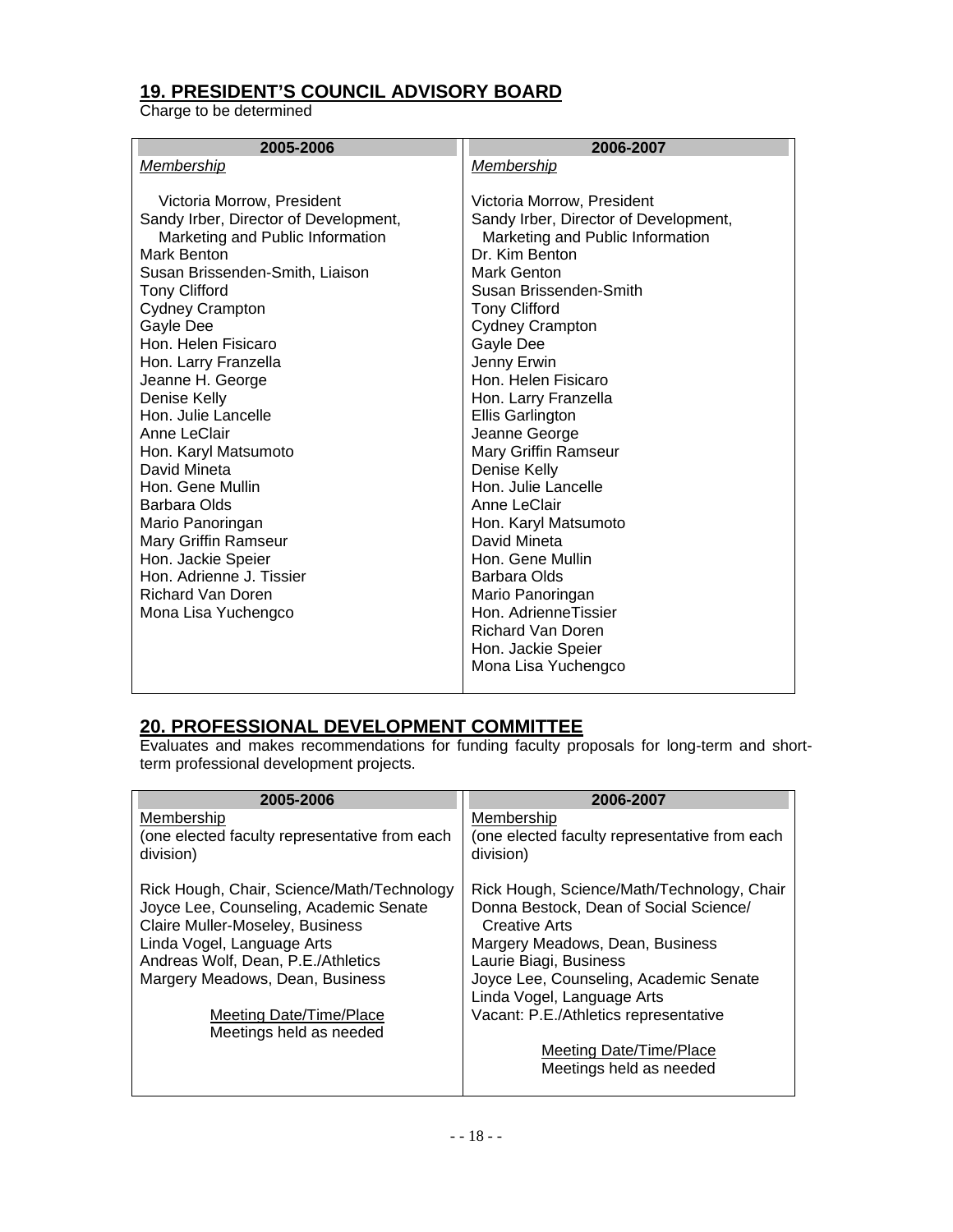#### **21. PROFESSIONAL PERSONNEL COMMITTEE (Academic Senate)**

This committee promotes staff development and professional growth; considers questions of professional ethics; reviews and makes recommendations concerning Trustees' Grant Proposals and other faculty proposals as necessary; makes recommendations concerning faculty awards; reviews and recommends faculty development programs such as Flex Day activities.

| 2005-2006                                                 | 2006-2007                                                               |
|-----------------------------------------------------------|-------------------------------------------------------------------------|
| Membership                                                | Membership                                                              |
| (one elected faculty representative from each             | (one elected faculty representative from each                           |
| division)                                                 | division)                                                               |
| Shari Bookstaff, Chair,                                   | Chair, to be determined                                                 |
| Science/Math/Technology                                   | A.J. Bates, Science/Math/Technology                                     |
| Jerry Ciraolo, Business                                   | Don Biederman, Counseling                                               |
| Nina Floro, Language Arts                                 | Chip Chandler, P.E./Athletics                                           |
| Jude Navari, Social Science/Creative Arts                 | Katherine Harer, Language Arts                                          |
| Guillermo Ortiz, Business<br>Linda Van Sciver, Counseling | Tony Jackson, Social Science/Creative Arts<br>Guillermo Ortiz, Business |
| Chip Chandler, P.E./Athletics                             | Donna Bestock, Dean, Social                                             |
| Donna Bestock, Dean, Social                               | Science/Creative Arts, ex officio                                       |
| Science/Creative Arts, ex officio                         |                                                                         |
| Meeting Date/Time/Location                                | Meeting Date/Time/Location                                              |
| Meets three to five times per year                        | Meets three to five times per year                                      |

#### **22. RESEARCH COMMITTEE (Academic Senate)**

The Academic Senate Research Committee aids faculty doing institutional research; acts as a resource to the Senate in matters of institutional research; performs institutional research under the direction of the Academic Senate Governing Council.

| 2005-2006                                     | 2006-2007                                     |
|-----------------------------------------------|-----------------------------------------------|
| Membership                                    | Membership                                    |
| (one elected faculty representative from each | (one elected faculty representative from each |
| division)                                     | division)                                     |
| Jon Freedman, Chair,                          | Jon Freedman, Chair,                          |
| Science/Math/Technology                       | Science/Math/Technology                       |
| Dennis Eadus, Language Arts                   | Betty Lindgren-Young, Language Arts           |
| Dan Ming, Business                            | Michael Moynihan, Social Science/Creative     |
| Michael Moynihan, Social Science/Creative     | Arts                                          |
| Arts                                          | Linda Van Sciver, Counseling, Student         |
| Linda Van Sciver, Counseling                  | <b>Services</b>                               |
|                                               | Vacant: Business Division representative      |
|                                               | Vacant: P.E./Athletics representative         |
| Meeting Date/Time/Location                    |                                               |
| To be determined                              |                                               |
|                                               | <b>Meeting Date/Time/Location</b>             |
|                                               | To be determined                              |
|                                               |                                               |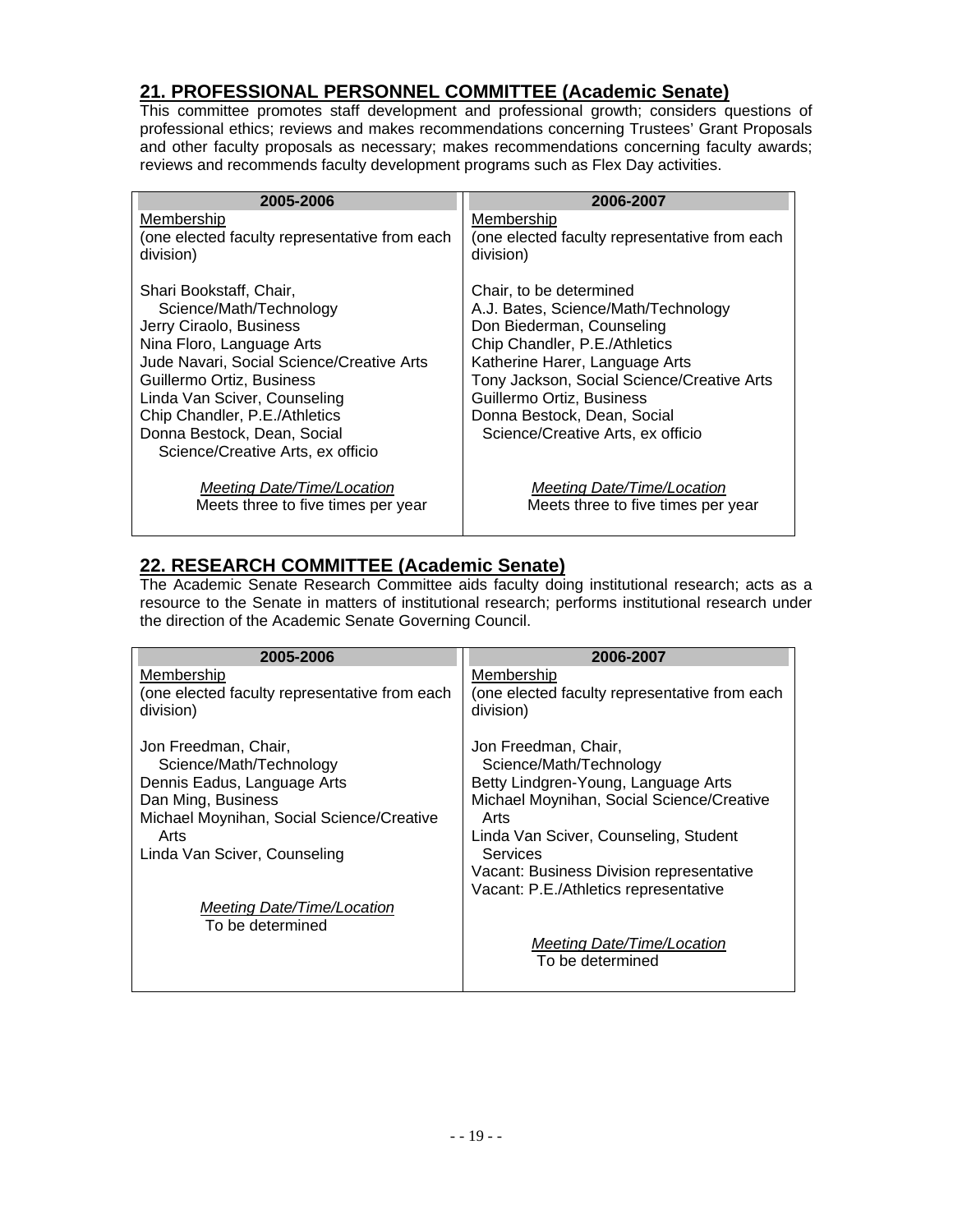# **23. SCHOLARSHIP COMMITTEE**

The Scholarship Committee serves as a general policy advisory group to the scholarship program and as a selection committee for general scholarships and awards that may be assigned to their jurisdiction. The primary source of scholarships for which this committee selects scholarship recipients are Skyline and District Foundation and Skyline Organization funds.

| 2005-2006                                                                                                                                                                                                                                                                                                                                                                                                                                                                                                   | 2006-2007                                                                                                                                                                                                                                                                                                                                                                                                                                                                                                                                                                                                            |
|-------------------------------------------------------------------------------------------------------------------------------------------------------------------------------------------------------------------------------------------------------------------------------------------------------------------------------------------------------------------------------------------------------------------------------------------------------------------------------------------------------------|----------------------------------------------------------------------------------------------------------------------------------------------------------------------------------------------------------------------------------------------------------------------------------------------------------------------------------------------------------------------------------------------------------------------------------------------------------------------------------------------------------------------------------------------------------------------------------------------------------------------|
| Membership (members appointed by                                                                                                                                                                                                                                                                                                                                                                                                                                                                            | <b>Membership</b> (members appointed by                                                                                                                                                                                                                                                                                                                                                                                                                                                                                                                                                                              |
| constituent groups)                                                                                                                                                                                                                                                                                                                                                                                                                                                                                         | constituent groups)                                                                                                                                                                                                                                                                                                                                                                                                                                                                                                                                                                                                  |
| Sherri Hancock, Chair<br>Maria Escobar, Co-Chair, EOPS, Financial<br>Aid, CalWorks<br>Alma Cervantes, Business<br>Lori Slichton, Social Science/Creative Arts<br>Chris Case, Science/Math/Technology<br>Cindy Moss, Science/Math/Technology<br>Nina Floro, Language Arts<br>Kevin Corsiglia, P.E./Athletics<br>Jacqueline Escobar, Counseling<br>Linda Allen, Classified Representative<br>William Watson, Director, Workforce<br>Development<br><b>Meeting Date/Time/Place:</b><br>Meetings held as needed | Sherri Hancock, Co-Chair, Dean of<br><b>Enrollment Services</b><br>Maria Escobar, Co-Chair, EOPS, Financial<br>Aid, CalWorks<br>Lori Adrian, VP of Student Services<br>Shann Chu, Business<br>Lori Slicton, Social Science/Creative Arts<br>Kevin Corsiglia, P.E./Athletics<br>Linda Allen, Classified Representative<br>William Watson, Director, Workforce<br>Development<br>Science/Math/Technology Division<br>representative to be determined<br>Language Arts representative to be<br>determined<br>Student Services representative to be<br>determined<br>Meeting Date/Time/Place:<br>Meetings held as needed |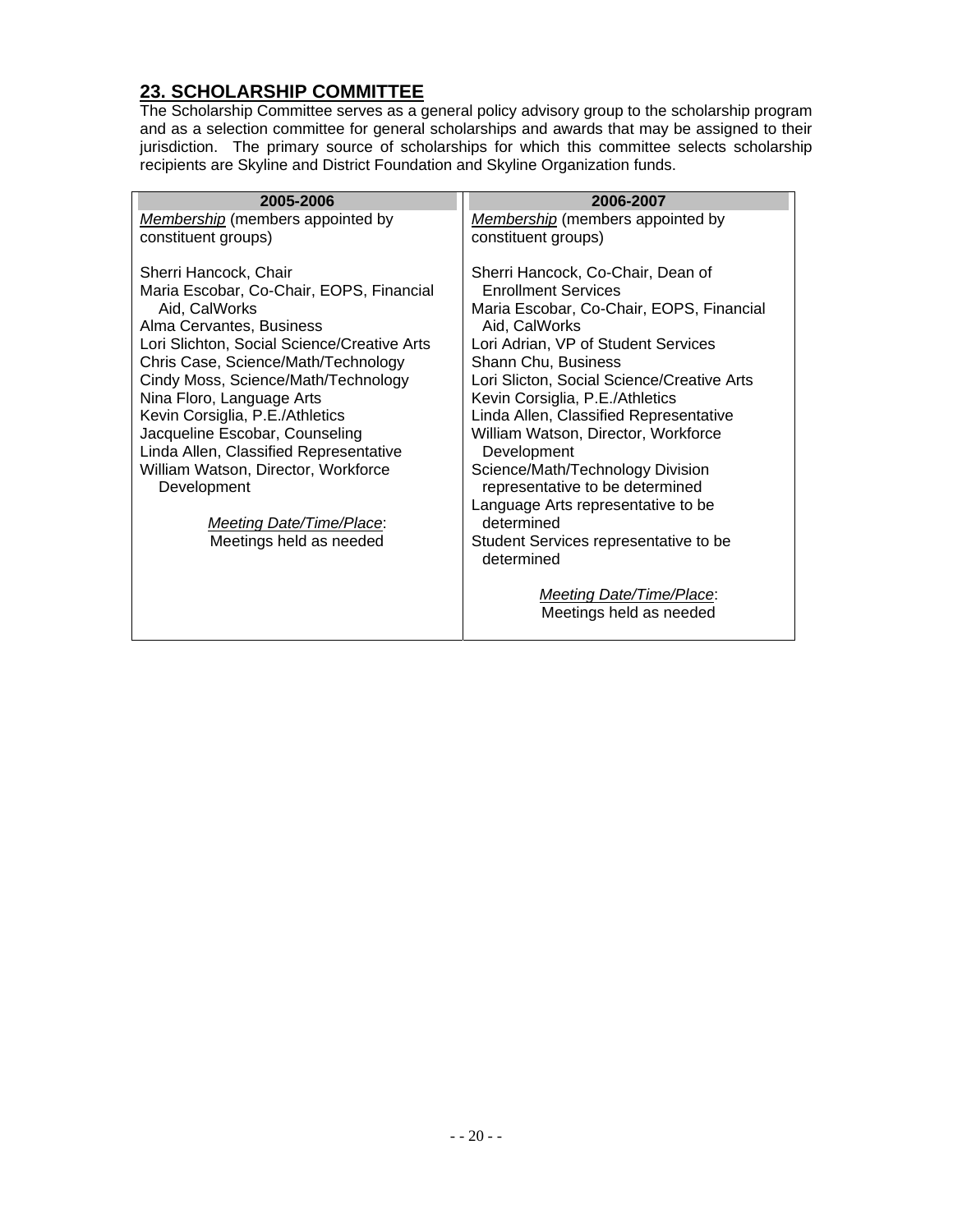#### **24. STEWARDSHIP FOR EQUITY, EQUAL EMPLOYMENT AND DIVERSITY (SEEED) ADVISORY COMMITTEE (formerly called EEOAC)**

This committee assists Skyline College in fulfilling its commitment to celebrate the intellectual, educational, and social benefits of diversity. In doing so, the committee will provide stewardship for the college's value related to campus climate; oversee the college's equality in employment opportunities and make recommendations to the district EEOAC regarding fair and effective hiring policies; support, provide or promote training in cultural proficiency; provide support and assistance to equity and diversity-related projects and activities, and facilitate engagement in campus issues related to equity and diversity; and support and promote educational initiatives that result in intercultural awareness and respect for diversity in students, faculty and staff.

| 2005-2006                                   | 2006-2007                                   |
|---------------------------------------------|---------------------------------------------|
| <b>Formerly called Equal Employment</b>     | Membership (appointed by constituent        |
| <b>Opportunity Advisory Committee</b>       | groups: Academic Senate, Classified Council |
| (EEOAC)                                     | and Management)                             |
| <b>Membership</b> (appointed by constituent |                                             |
| groups: Academic Senate, Classified Council | Victoria Morrow, Chair                      |
| and Management)                             | Lori Adrian, VP of Student Services         |
|                                             | Richard Soyombo, Director, CITD             |
| Victoria Morrow, Chair                      | Linda Allen, Classified Representative      |
| Lori Adrian, VP of Student Services         | Amory Cariadus, Coordinator, Student        |
| Linda Allen, Classified Representative      | Activities                                  |
| Susan Andrien, Director, Language           | John Chavez, Academic Senate, Science/      |
| <b>Arts/Learning Resources</b>              | Math/Technology                             |
| Donna Elliott, Classified Representative    | Donna Elliott, Classified Representative    |
| Jacquie Escobar, Academic Senate,           | Melissa Komadina, Academic Senate,          |
| Counseling                                  | Counseling                                  |
| John Chavez, Science/Math/Technology        | Language Arts/Learning Resources rep to be  |
| Amory Cariadus, Coordinator, Student        | named                                       |
| Activities                                  |                                             |
|                                             |                                             |
| <b>Meeting Date/Time/Location</b>           |                                             |
| 3 <sup>rd</sup> Monday                      | <b>Meeting Date/Time/Location</b>           |
| 2:15 p.m.                                   | 3 <sup>rd</sup> Monday                      |
| Room 1319                                   | 2:15 p.m.                                   |
|                                             | Room 1319                                   |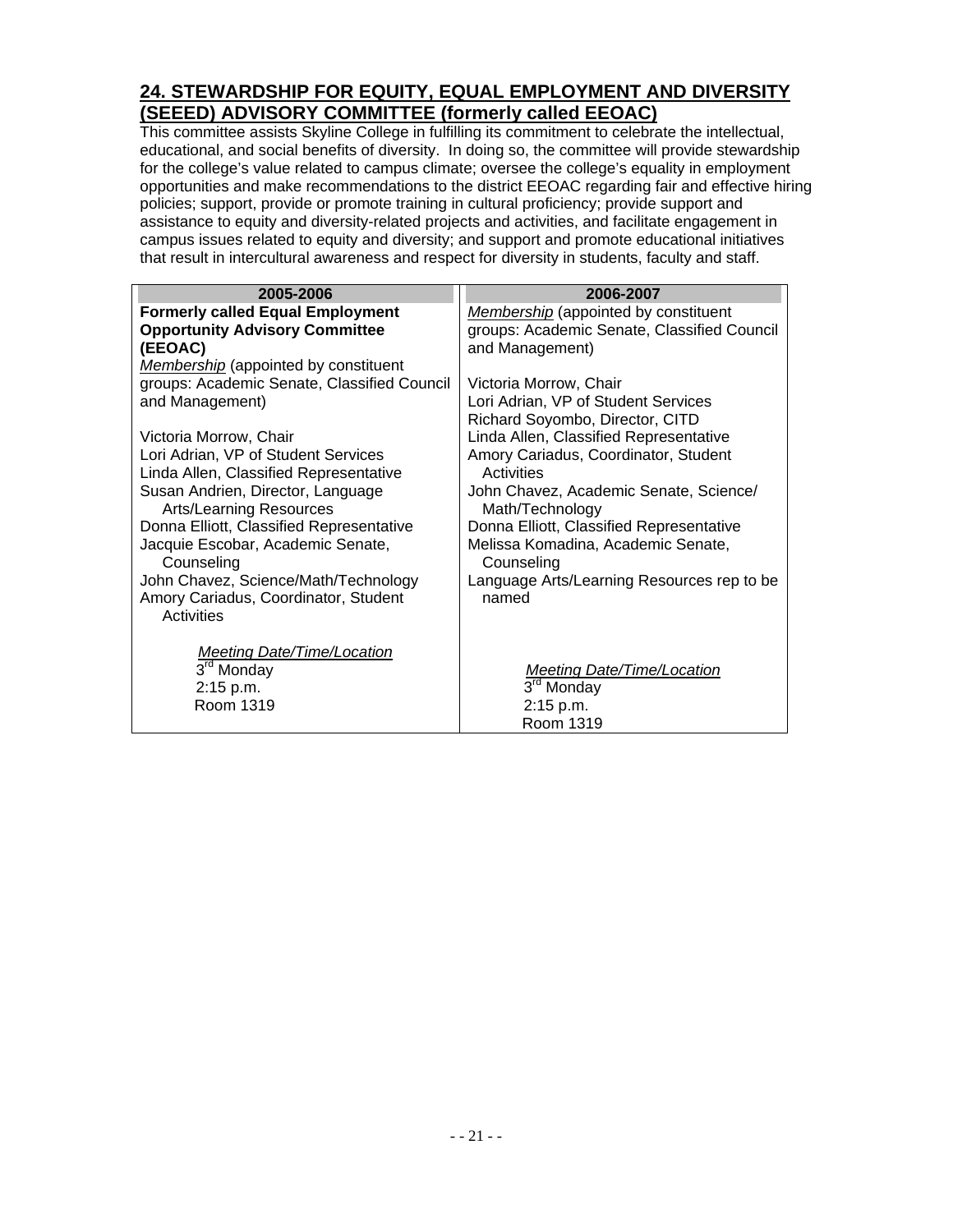# **25. STUDENT ACCESS AND SUCCESS COMMITTEE**

The SAS Committee develops a Student Equity Plan as prescribed by the Chancellor's Office of California Community Colleges. The Committee examines student access and success indicators and determines, through review of research prepared by our Director of Planning, Research and Student Success, how Skyline students are performing. The Committee formulates recommendations if there appear to be any barriers that are preventing students from accessing the College or succeeding in these identified areas.

| 2005-2006                                                           | 2006-2007                                                          |
|---------------------------------------------------------------------|--------------------------------------------------------------------|
| Membership (members appointed by                                    | Membership (members appointed by                                   |
| constituent groups)                                                 | constituent groups)                                                |
| Jennifer Hughes, Chair                                              | Jennifer Hughes, Chair                                             |
| Lori Adrian, VP of Student Services                                 | Lori Adrian, VP of Student Services                                |
| Susan Andrien, Director, Language<br><b>Arts/Learning Resources</b> | Maria Escobar, Director, Financial Aid, EOPS<br>and CalWorks       |
| Maria Escobar, Director, Financial Aid, EOPS<br>and CalWorks        | Cathy Hasson, Director, Planning, Research,<br>and Student Success |
| Cathy Hasson, Director, Planning, Research,<br>and Student Success  | Learning Resources Director, to be<br>determined                   |
| Linda Allen, Classified Representative                              | Linda Allen, Classified Representative                             |
| Anyta Archer, Classified Representative                             | Anyta Archer, Classified Representative                            |
| Sandra Kirkpatrick, Classified Representative                       | Sandra Kirkpatrick, Classified Representative                      |
|                                                                     | Faculty Representatives to be determined                           |
| Meeting Date/Time/Place:                                            |                                                                    |
| Meetings held as needed                                             | <b>Meeting Date/Time/Place:</b>                                    |
|                                                                     | Meetings held as needed                                            |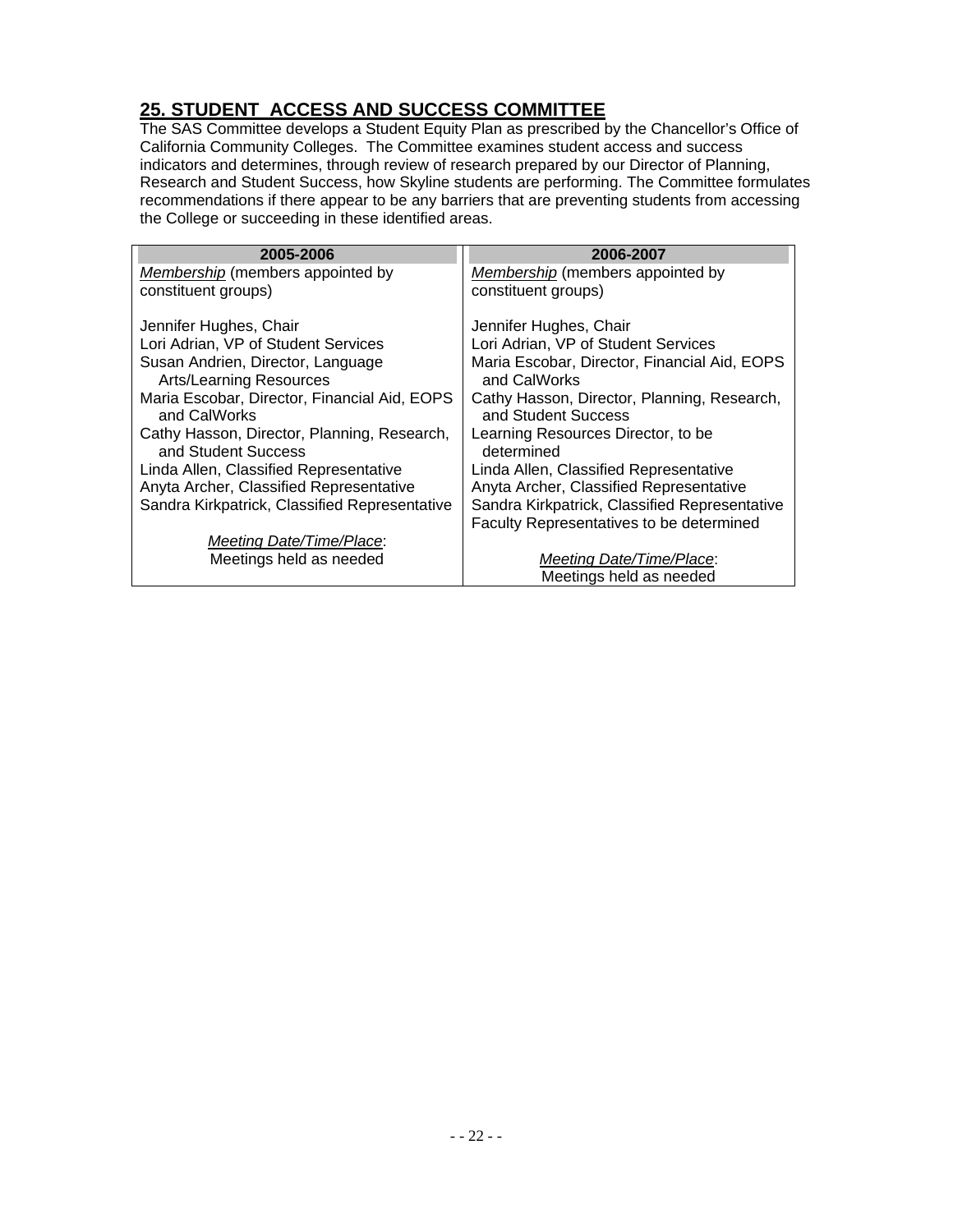# **26. STUDENT ORGANIZATIONS AND CLUBS COUNCIL (ASSOCIATED STUDENTS)**

This group meets to share information about the events and programs that they sponsor on campus. They also share information about volunteer projects, student outreach and how to recruit new members.

| 2005-2006                                                   | 2006-2007                                            |
|-------------------------------------------------------------|------------------------------------------------------|
| Membership (one representative from each                    | Membership (one representative from each             |
| student organization and club on campus)                    | student organization and club on campus)             |
| Peter Monrroy, Chair                                        | Silvia Cervantes, ASSC Vice President, Chair         |
| Amory Cariadus, Chair                                       | Amory Cariadus, Advisor                              |
| Representatives to be appointed from the                    | Representatives to be appointed from the             |
| following clubs and organizations:                          | following clubs and organizations:                   |
| American Medical Student Association                        | American Medical Student Association                 |
| Anthropology Club                                           | Anthropology Club                                    |
| <b>Black Student Union</b>                                  | <b>Black Student Union</b>                           |
| <b>Catholic Club</b>                                        | <b>Catholic Club</b>                                 |
| <b>Cheerleading Club</b>                                    | <b>Cheerleading Club</b>                             |
| <b>Cosmetology Club</b>                                     | <b>Cosmetology Club</b>                              |
| <b>Filipino Student Union</b>                               | <b>Filipino Student Union</b>                        |
| Gay, Straight Alliance (GSA)                                | Gay, Straight Alliance (GSA)                         |
| <b>Honors Transfer Club</b><br>Journalism Club              | <b>Honors Transfer Club</b><br>Journalism Club       |
| Phi Theta Kappa (Academic Honor Society)                    | Phi Theta Kappa (Academic Honor Society)             |
| Photography Club                                            | Photography Club                                     |
| Polynesian Club                                             | Polynesian Club                                      |
| Psychology Club                                             | Psychology Club                                      |
| Latino American Student Organization                        | Latino American Student Organization                 |
| <b>Respiratory Therapy Club</b>                             | <b>Respiratory Therapy Club</b>                      |
| Science and Math Club                                       | Science and Math Club                                |
| Society of Hispanic Professional Engineers<br>(SHPE)        | Society of Hispanic Professional Engineers<br>(SHPE) |
| Skyline Fellowship Club (Christian                          | Skyline Fellowship Club (Christian Fellowship)       |
| Fellowship)                                                 | <b>Skyline Hoops</b>                                 |
| <b>Skyline Hoops</b>                                        | Students' and Parents' Association for               |
| Students' and Parents' Association for                      | Childrens' Enrichment (SPACE)                        |
| Childrens' Enrichment (SPACE)<br><b>Women in Transition</b> | Women in Transition                                  |
|                                                             |                                                      |
|                                                             | Meeting Date/Time/Place:                             |
| <b>Meeting Date/Time/Place:</b>                             | 1 <sup>st</sup> and 3 <sup>rd</sup> Wednesdays       |
| 1 <sup>st</sup> and 3 <sup>rd</sup> Wednesdays              | 2:00 p.m.                                            |
| 2:00 p.m.                                                   | Location to be determined                            |
| Location to be determined                                   |                                                      |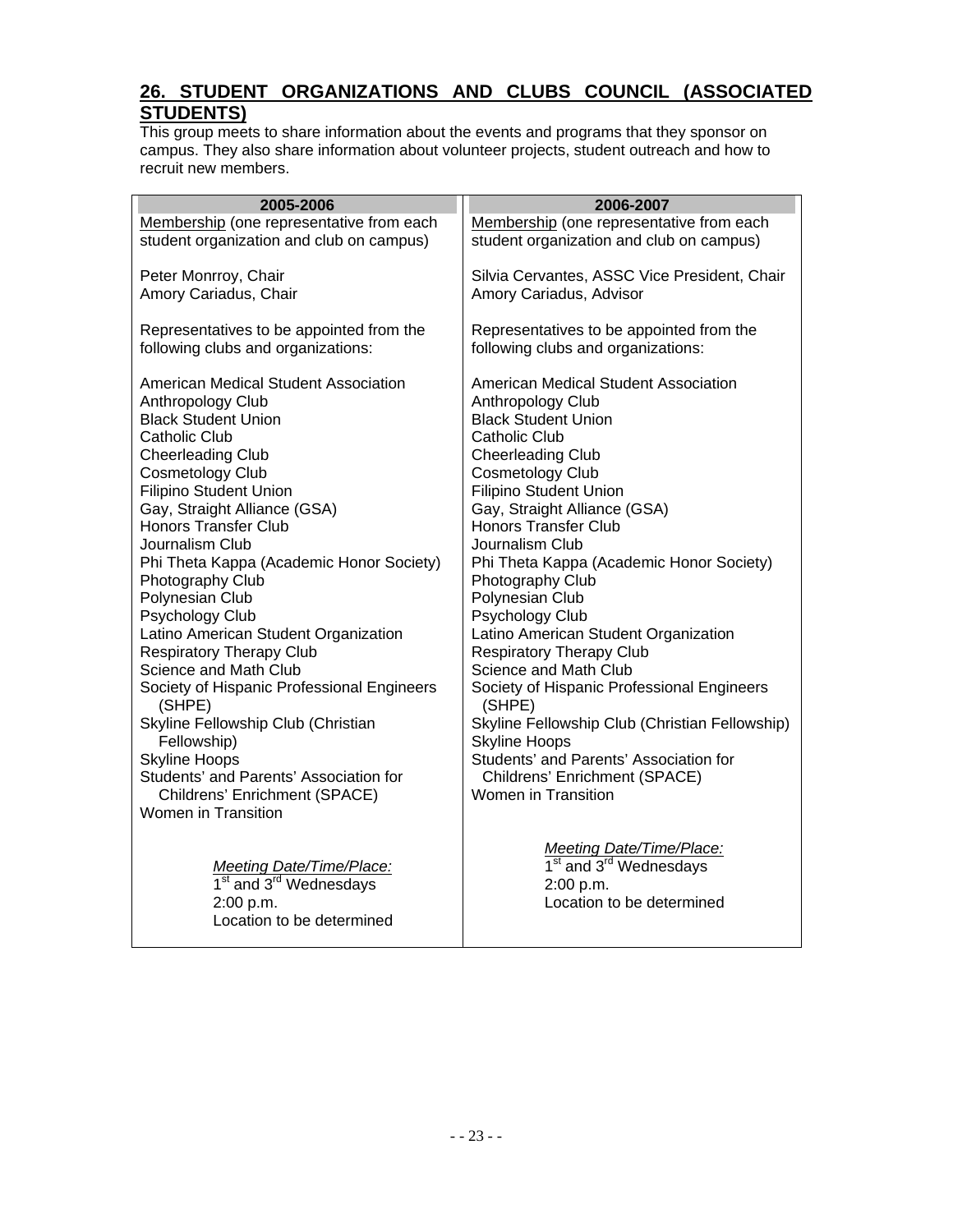# **27. STUDENT RECOGNITION and AWARDS COMMITTEE**

This committee is charged with planning and implementing the annual Student Recognition Awards Ceremony and the Donor Appreciation Reception.

| 2005-2006                                       | 2006-2007                                       |
|-------------------------------------------------|-------------------------------------------------|
| Membership (interested faculty, staff and       | Membership (interested faculty, staff and       |
| administrators)                                 | administrators)                                 |
|                                                 |                                                 |
| Loretta Adrian, Co-Chair                        | Loretta Adrian, Co-Chair                        |
| Amory Cariadus, Co-Chair                        | Amory Cariadus, Co-Chair                        |
| Roxanne Brewer                                  | Roxanne Brewer                                  |
| Karen Chadwick                                  | Karen Chadwick                                  |
| Sherri Hancock                                  | Jerry Ciraolo                                   |
| Belinda Ho                                      | Golda Gacutan                                   |
| Sandy Irber                                     | Sherri Hancock                                  |
| ASSC Representative to be determined in         | Shelly Hausman                                  |
| the Spring                                      | Sandy Irber                                     |
| Academic Senate President *                     | Kiiausha David, ASSC Representative             |
| Classified Council President *                  | Lauren Hernandez, ASSC Representative           |
| Honors Transfer Program Coordinator *           | Academic Senate President *                     |
| Phi Theta Kappa Coordinator *                   | Classified Council President *                  |
| Transfer Center Coordinator *                   | Honors Transfer Program Coordinator *           |
| Master of Ceremony *                            | Phi Theta Kappa Coordinator *                   |
|                                                 | Transfer Center Coordinator *                   |
| *Representative who may choose to only attend   | Master of Ceremony *                            |
| those meetings which directly affect their area |                                                 |
|                                                 | *Representative who may choose to only attend   |
| <b>Meeting Date/Time/Place:</b>                 | those meetings which directly affect their area |
| Meetings held as needed                         |                                                 |
|                                                 | Meeting Date/Time/Place:                        |
|                                                 | Meetings held as needed                         |